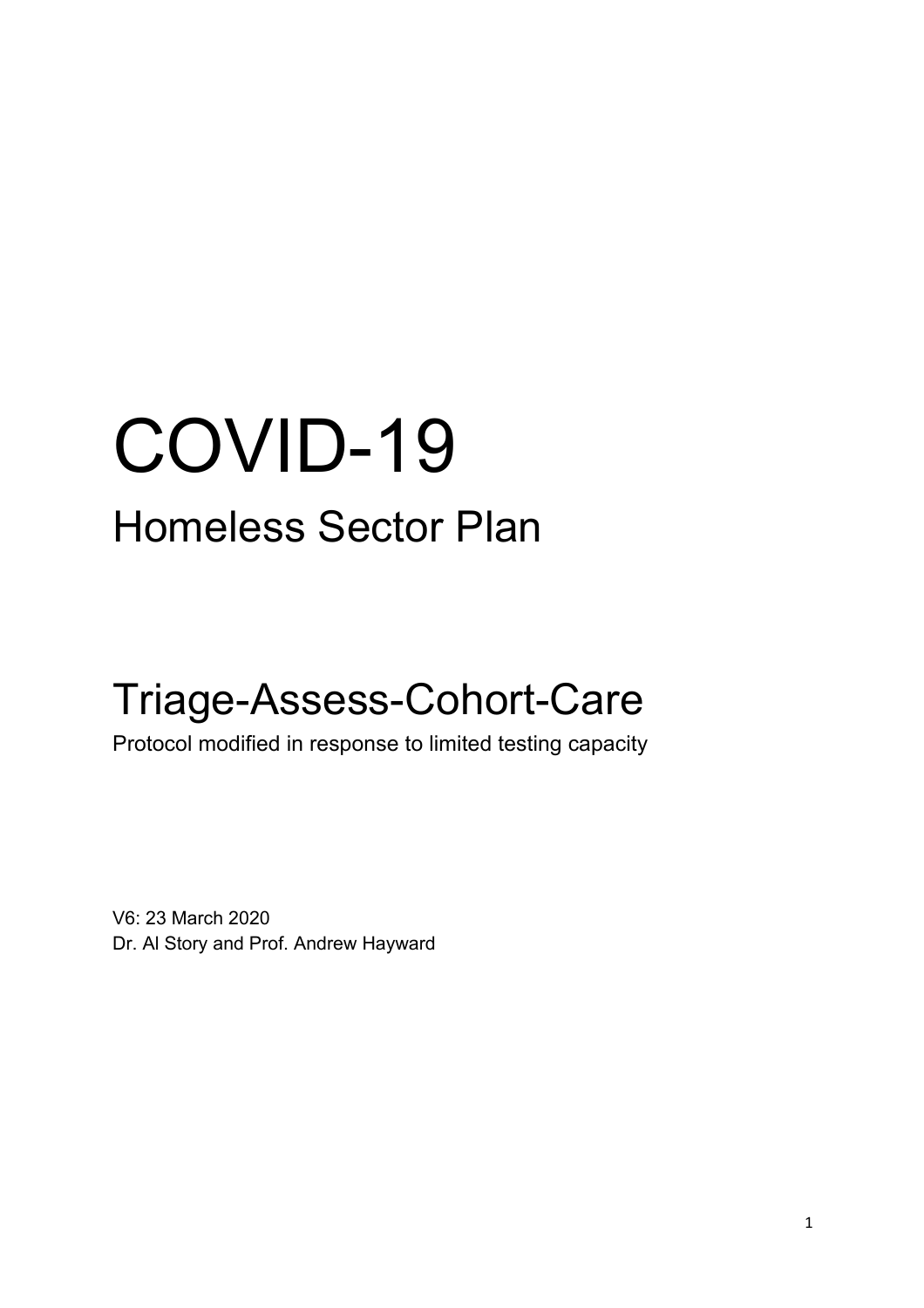# **Contents:**

# **1: RATIONALE AND KEY COMPONENTS:**

AIMS

KEY COMPONENTS

# **2: PLAN**

# **A) ESTABLISH HOMELESS COVID-COMMAND**

# **B) ESTABLISH COVID-CARE FACILITIES**

- B1) COVID-CARE FACILITIES
- B2) REFERRAL ROUTES TO COVID-CARE:
- B3) ISOLATION OF SUSPECTED AND CONFIRMED COVID-19 CASES RATIONALE FOR 14 DAYS ISOLATION
- B4) MINIMISING TRANSMISSION RISK TO STAFF AND OTHER PATIENTS
- B5) STAFF DEPLOYMENT TO COVID-CARE
- B6) MONITORING, SUPPORTIVE CARE AND CLINICAL ESCALATION
- B7) DISCHARGE FROM COVID-CARE
- B8) GUIDE FOR EQUIPMENT CHECKLIST

# **C) ESTABLISH COVID-PROTECT FACILITIES**

- C1) AIMS OF COVID-PROTECT FACILITIES
- C2) REFERRAL ROUTES TO COVID-PROTECT
- C3) MINIMISING TRANSMISSION RISK TO STAFF AND OTHER PATIENTS OUTBREAK PREVENTION
	- USE OF PPE
- C4) STAFF DEPLOYMENT FOR COVID-PROTECT:
- C5) DISCHARGE FROM COVID-PROTECT

# **D) IMPLEMENTING THE COVID TRIAGE AND ASSESS PROTOCOL**

D1) SETTINGS WHERE THE PROTOCOL CAN BE IMPLEMENTED

D2) PRACTICAL STEPS TO IMPLEMENTING THE PROTOCOL INCLUDING MINIMISING TRANSMISSION RISK TO STAFF AND SERVICE USERS

D3) TRIAGE ASSESS QUESTIONNAIRE

D4) TRANSFER ARRANGEMENTS

D5) ESTABLISH COVID-19 TEST AND ASSESS TEAMS TO OPERATE IN THE COMMUNITY THROUGHOUT THE PANDEMIC

Annex 1: Minimising the impact of COVID-19 in the homeless – Evidence Statement.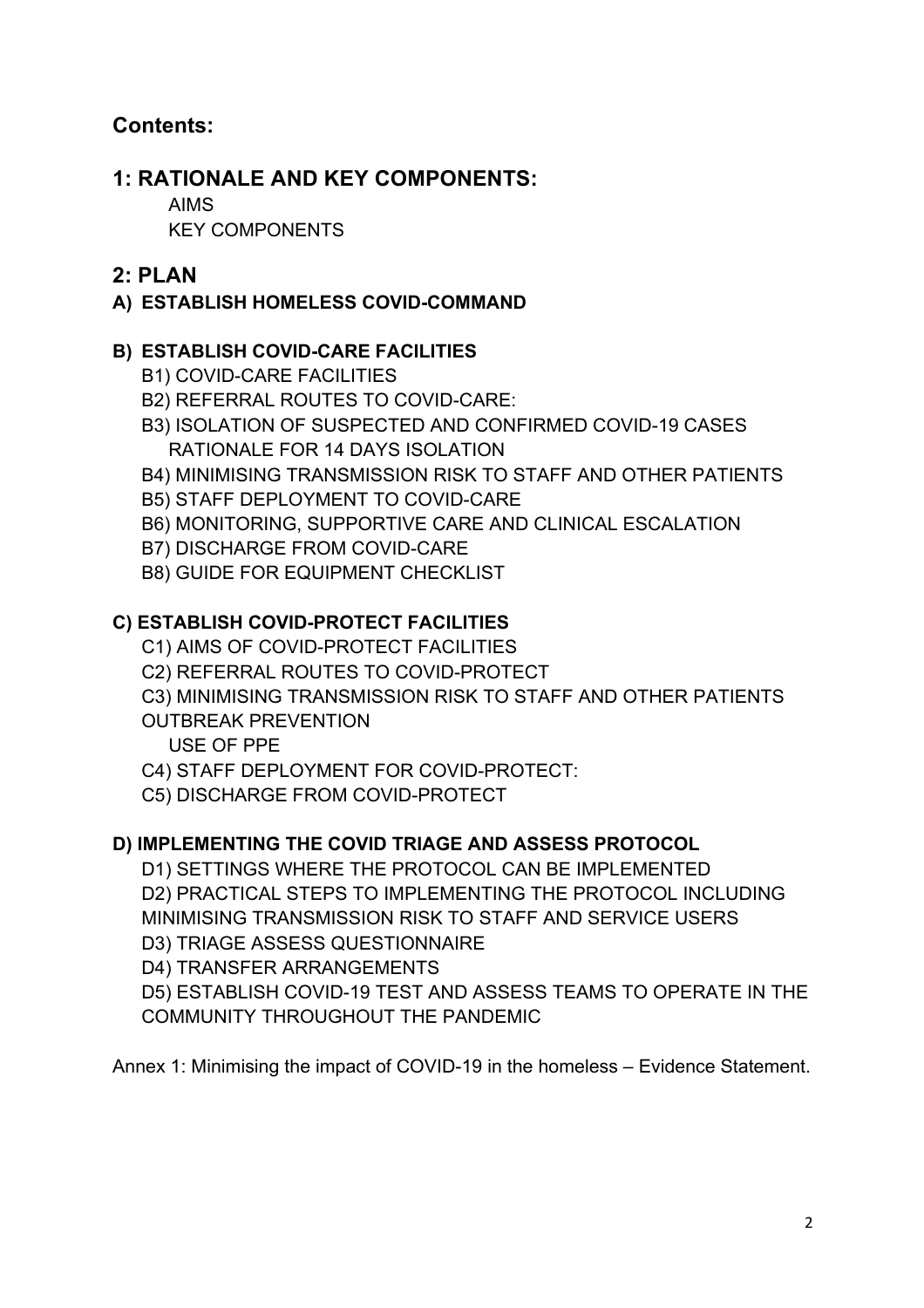# **1: Rationale and Key Components:**

On 16th March 2020 the Government announced that all high-risk adults (those who meet the clinical criteria for influenza vaccination and those aged over 70 years of age) should stay at home with very minimal contact with others for a twelve-week period.

- We have previously demonstrated that 41% of homeless people are now considered at high risk - primarily due to high levels of chronic illness.
- People who are street homeless, living in hostels (with shared dining, bathroom and toileting facilities and sometimes with shared rooms), and emergency accommodation will not be able to follow government advice.
- Homeless people who develop symptoms of COVID-19 are not currently able to follow government advice to self-isolate.
- In communal settings there will be a very high likelihood of outbreaks with high attack rates.
- High levels of comorbidity will result in high case fatality rates if infected

We propose a strategy of Triage Assess Cohort and Care for homeless populations in hostels, temporary emergency accommodation, and rough sleepers to prevent high mortality and minimise impact on the NHS.

# **Aims**

- 1. Protect the most vulnerable i.e. those with clinical risk criteria for influenza vaccination and those aged  $\geq 55$
- 2. Reduce transmission risk
- 3. Prevent explosive outbreaks in residential services and congregate settings
- 4. Minimise impact on NHS and other essential services prevent inappropriate A&E and secondary care attendance and reduce the need for hospital admission by effective supportive care in the community
- 5. Prevent high mortality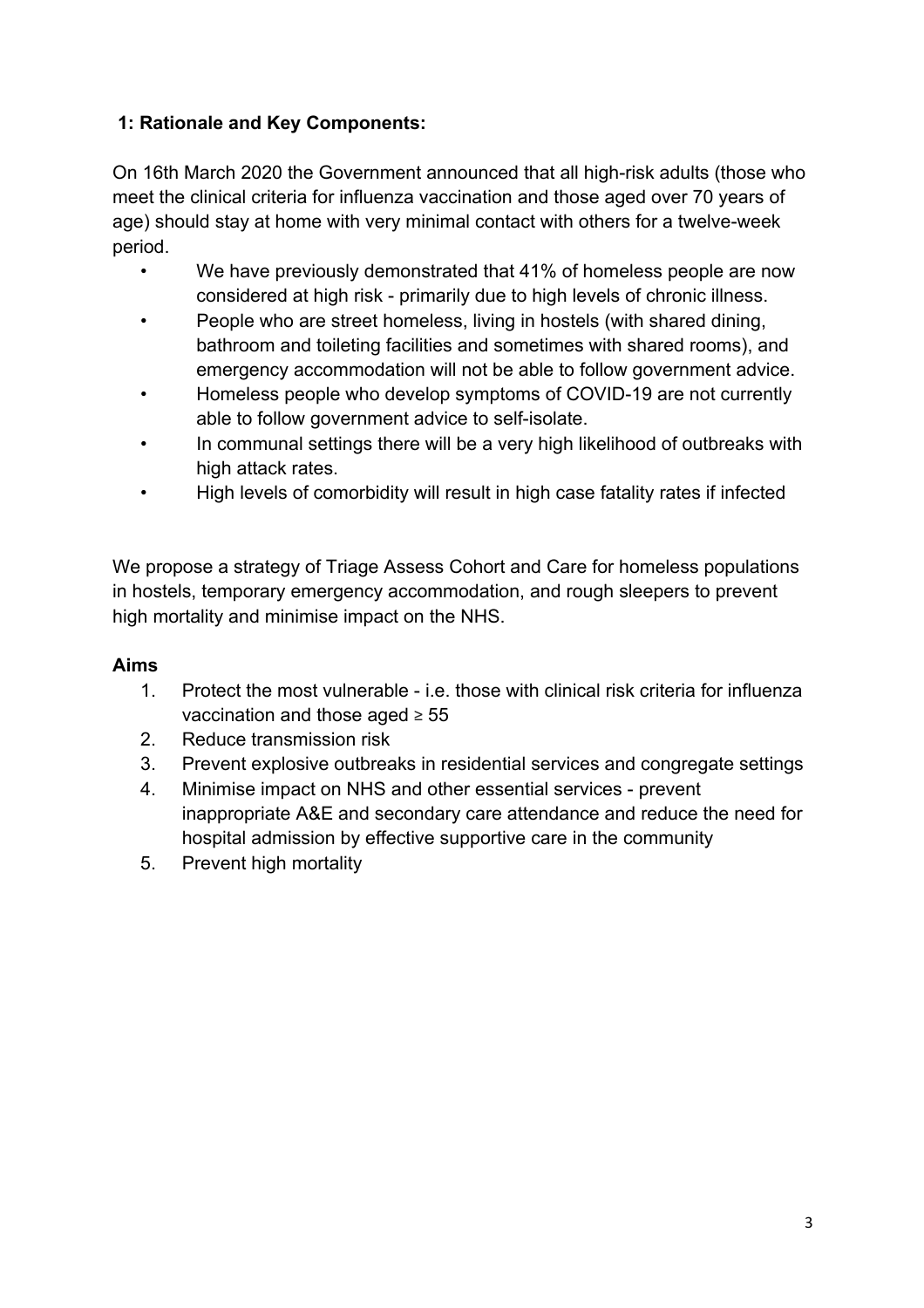#### **The key components of the strategy are:-**

- 1. Centralised coordination and efficient deployment of resources **HOMELESS COVID-COMMAND**
- 2. Identify local **COVID-CARE** and **COVID-PROTECT** accommodation with own room and bathroom facilities – e.g. local hotels or high specification hostels to **TRIAGE** the homeless population into three **COHORTS**.
	- a. **COHORT 1 -** suspected (with new or worsening cough or fever of 37.8°C or more OR self-reported fever\*) or laboratory confirmed cases of COVID-19 **GO TO COVID-CARE**
	- b. **COHORT 2 -** those in clinical risk groups (eligible for influenza vaccine) or aged 551 or over - not suspected of COVID-19 **OFFER COVID-PROTECT**
	- c. **COHORT 3 -** Those aged less than 55, not in clinical risk groups, and not suspected of COVID-19 remain in the community supported by existing service provision
- 3. Transfer all suspected COVID-19 cases to COVID-CARE or local acute NHS services if severely unwell
- 4. Supportive medical care for all persons experiencing COVID-19 symptoms and/or other acute clinical needs
- 5. Rapid identification of clinical deterioration and escalation to NHS intensive respiratory / life support
- 6. Continue community targeted Triage and Assessment throughout the pandemic.
- \* Where thermometers are not available OR when assessing people by telephone

<u> 1989 - Jan Samuel Barbara, margaret e</u>

 $1$  The over 55 age bracket for people experiencing homelessness has been identified due to the premature mortality, average life expectancy is 45, and early onset frailty of this group.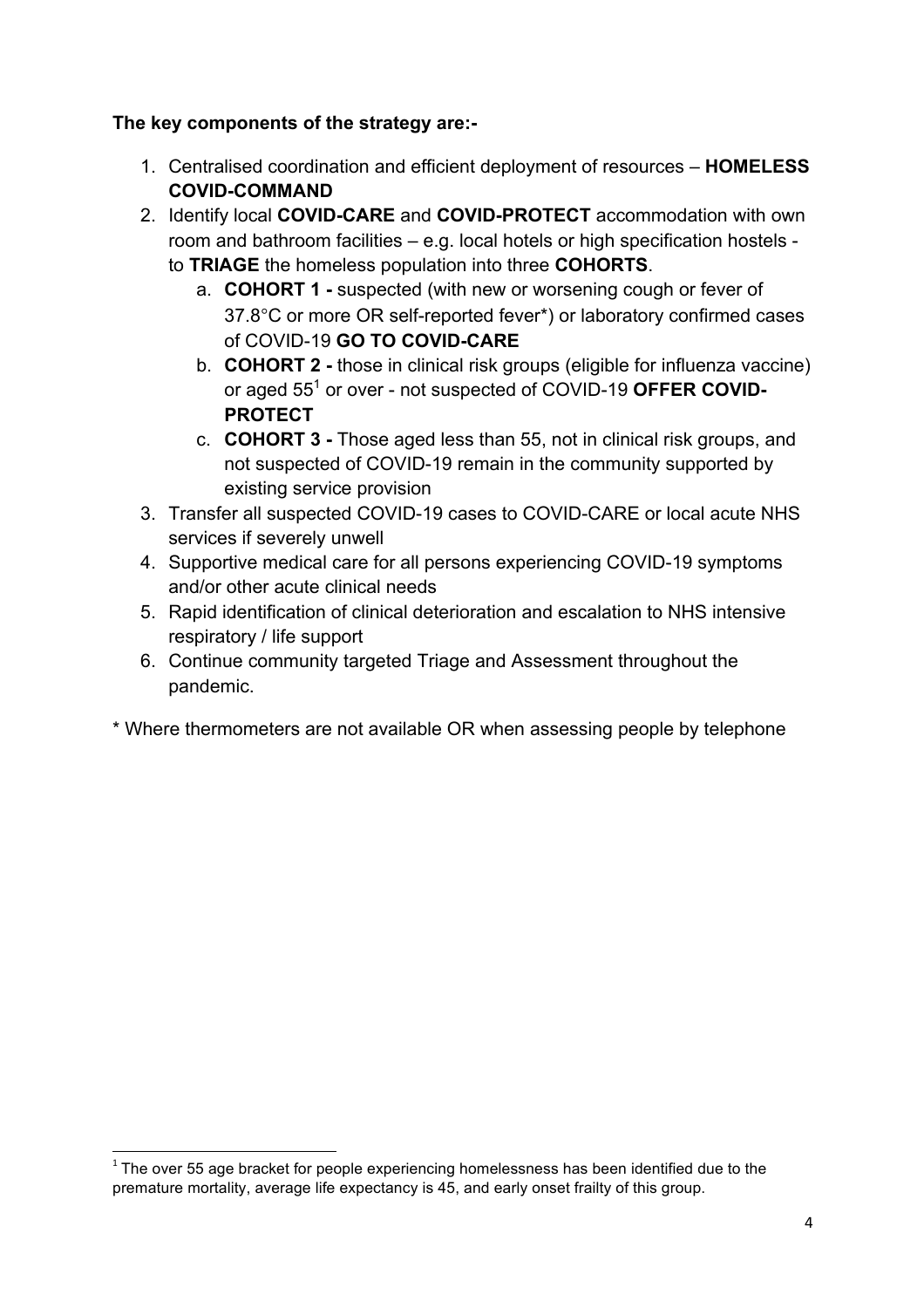# **2: Plan**

**A) ESTABLISH HOMELESS COVID-COMMAND** - senior homeless sector and NHS team supported by admin and logistics to act as a coordination and information centre providing: -

- 1. Clinical and facilities management and logistics for all COVID-CARE and COVID-PROTECT facilities
- 2. Prioritisation of venues for TRIAGE AND ASSESS TEAMS to visit based on initial prioritisation of large venues and those with high proportion with clinical risk criteria.
- 3. Information and awareness advice for the sector web-based / hotline
- 4. Information resources and materials hand washing/respiratory hygiene/social distancing, etc (as per PHE guidance and COVID-19 Homeless sector plan)
- 5. Managing logistics/distribution and stock management of PPE, hand and respiratory hygiene materials and medical equipment across the sector
- 6. Phone and web hotline capable of taking direct requests from across the sector and organising referrals/transfer to COVID-CARE and COVID-PROTECT facilities throughout the pandemic
- 7. Managing transport logistics for referrals/transfer to COVID-CARE and COVID-PROTECT facilities throughout the pandemic
- 8. Central registry of location, status and priority alerts for all persons identified as eligible for testing (NHS-PHE agreement) - using an Electronic Medical Record System with proven interoperable capability across NHS.
- 9. Central registry of staff (including peers and volunteers) to maximise efficiencies in deployment, provide direct advice, support and training and recruitment as needed.

# **B) ESTABLISH COVID-CARE FACILITIES:**

# **B1) COVID-CARE FACILITIES**

**COVID-CARE** facilities aim to minimise transmission of COVID-19 and reduce mortality through early identification of clinical deterioration and provide supportive care and rapid escalation to critical care NHS facilities if needed. High specification hostels, unused hotels, student accommodation or NHS /private sector clinical spec facilities. Residents of these facilities MUST have their own rooms and bathrooms.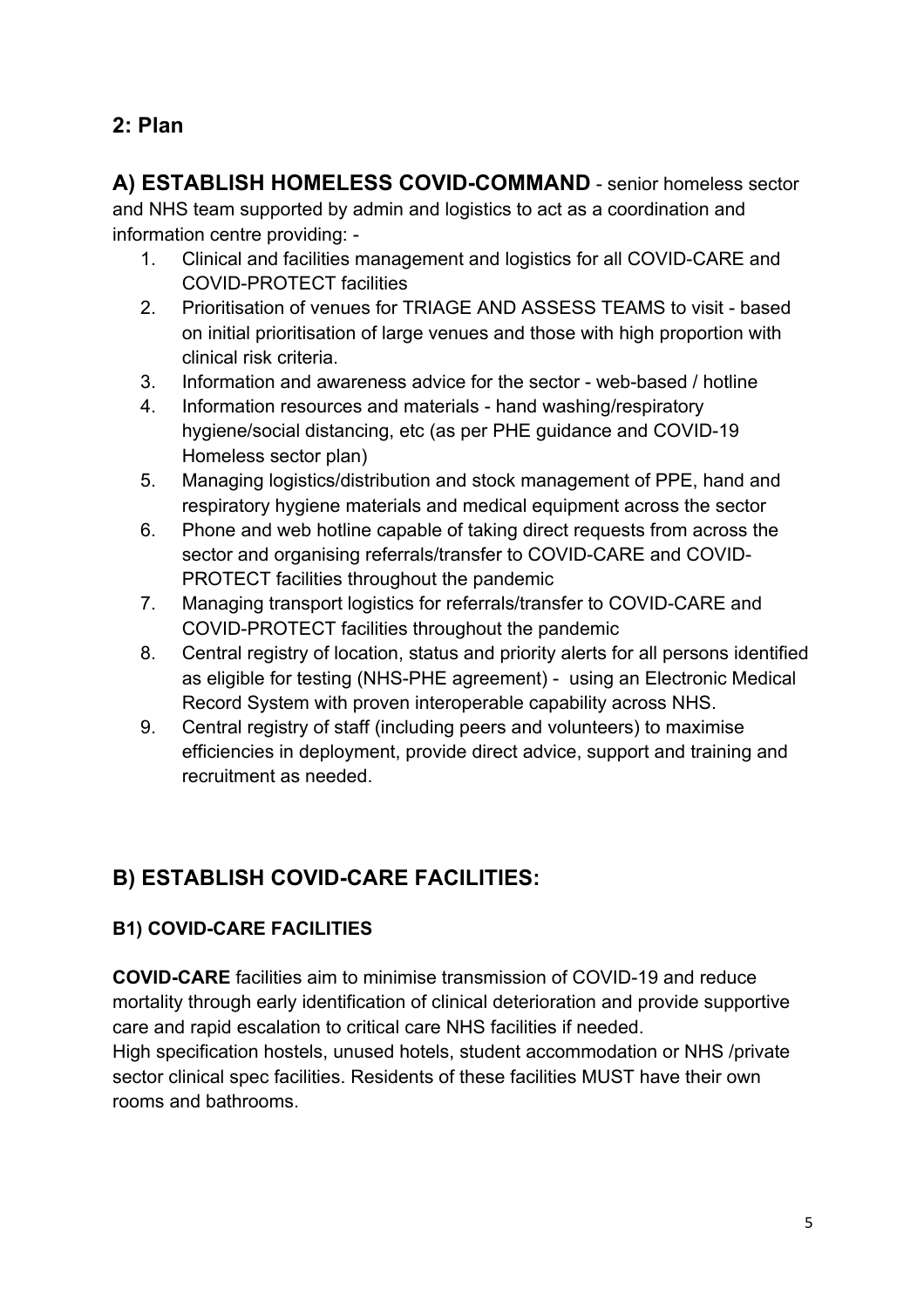# **B2) REFERRAL ROUTES TO COVID-CARE:**

These facilities will take referrals of **PRIORITY 1 CASES** - suspected (with new or worsening cough or fever of 37.8°C or more OR self-reported fever). Referrals will come from: -

- Homeless sector professionals working in any relevant setting
- Mobile assessment teams supporting TRIAGE in the community throughout the pandemic
- Acute NHS Hospitals Symptomatic inpatients with or without a confirmed RT PCR diagnosis who can be appropriately discharged AND symptomatic patients attending A&E services who do not need hospital admission
- Primary Care services patients who can be assessed and appropriately diverted from A&E services
- London Ambulance Service patients who can be assessed and appropriately diverted from A&E services

COVID-CARE facilities will isolate suspected COVID-19 cases, minimise transmission risk to staff and other patients, monitor and manage clinical progress and escalate care through communication with acute NHS services.

# **B3) ISOLATION OF SUSPECTED COVID-19 CASES**

In the absence of RT PCR testing **ALL SUSPECTED CASES SHOULD BE ISOLATED** in COVID-CARE facilities in a single room with own bathroom for 14 days\* or until a negative RT PCR test result is available (whichever is sooner).

# **\*Rationale for 14 days isolation**

In the absence of RT PCR testing a period of 14-days isolation is recommended for ALL new admissions to COVID-PROTECT and COVID-CARE facilities.

Current guidance in community settings is for 7 days isolation for an individual with COVID-19 symptoms OR 14 days isolation for an entire household. This 14-day household rule allows for the fact that there may be further chains of transmission within the household

# **In COVID-PROTECT the number one priority is to reduce risk of outbreaks** so a

more precautionary approach is required for those being discharged from isolation into an institutional setting (COVID-PROTECT or a community hostel). Using a 14 day cut off will markedly reduce risk of outbreaks in COVID-PROTECT. This would enable people to come out of isolation and enter what to all intent and purpose would be a 'household setting'. This would then not require enforcing social distancing measures within the facility (which would be difficult), enable more normal activities and encourage people to remain resident.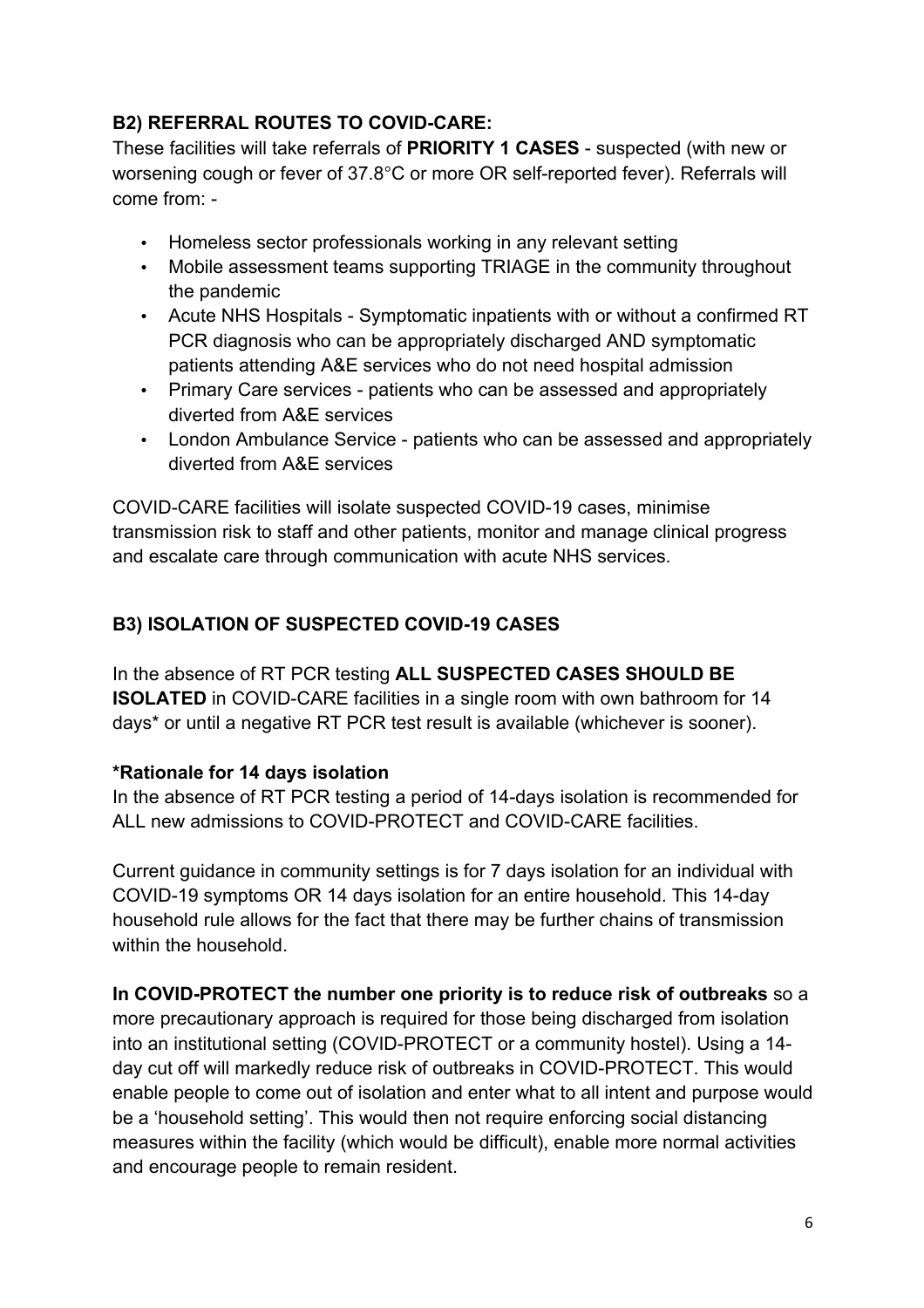# **Triaging of Suspected cases**

In the absence of testing all symptomatic patients will need to be admitted to COVID-CARE. When testing becomes more widely available this protocol will be updated to TRIAGE according to test results.

• All symptomatic patients should be admitted to COVID-CARE unless they require high intensity / critical care in a hospital

The rationale is that COVID-PROTECT aims to minimise the risk of infected patients being admitted and until reliable testing is available this requires a risk minimisation approach. Therefore, they will be quarantined in COVID-CARE rather than COVID-PROTECT as the level of clinical support is greater at COVID-CARE. (see discharge criteria for future management).

# **B4) MINIMISING TRANSMISSION RISK TO STAFF AND OTHER PATIENTS**

#### **The primary approach to infection control in COVID-CARE is the isolation of patients in their own self-contained rooms.**

Staff should follow DH guidance on infection prevention and control in healthcare settings -

**https://assets.publishing.service.gov.uk/government/uploads/system/uploads/attachment\_dat a/file/874316/Infection\_prevention\_and\_control\_guidance\_for\_pandemic\_coronavirus.pdf** The guidance includes information on all aspects of COVID-19 infection control in healthcare settings. Some key aspects of the guidance relating to PPE are below.

# **The recommended use of PPE is summarised below**

| equipment (FFE) for care or patients with pandemic COVID-19 |                            |                         |
|-------------------------------------------------------------|----------------------------|-------------------------|
|                                                             | Entry to cohort area (only | Within 1 metre of a     |
|                                                             | if necessary) no patient   | patient with possible / |
|                                                             | contact*                   | confirmed COVID-19*     |
| <b>Disposable Gloves</b>                                    | No.                        | Yes                     |
| Disposable Plastic Apron                                    | <b>No</b>                  | Yes                     |
| Disposable Gown                                             | No.                        | <b>No</b>               |
| Fluid-resistant (Type IIR)                                  | Yes                        | Yes                     |
| surgical mask (FRSM)                                        |                            |                         |
| Filtering face piece (class                                 | <b>No</b>                  | <b>No</b>               |
| 3) (FFP3) respirator                                        |                            |                         |
| Disposable Eye protection                                   | <b>No</b>                  | <b>Risk assessment</b>  |

#### **Table 1: Transmission based precautions (TBPs): Personal protective equipment (PPE) for care of patients with pandemic COVID-19**

\*Personal protective equipment (PPE) for close patient contact (within 1 metre) also applies to the collection of nasal or nasopharyngeal swabs.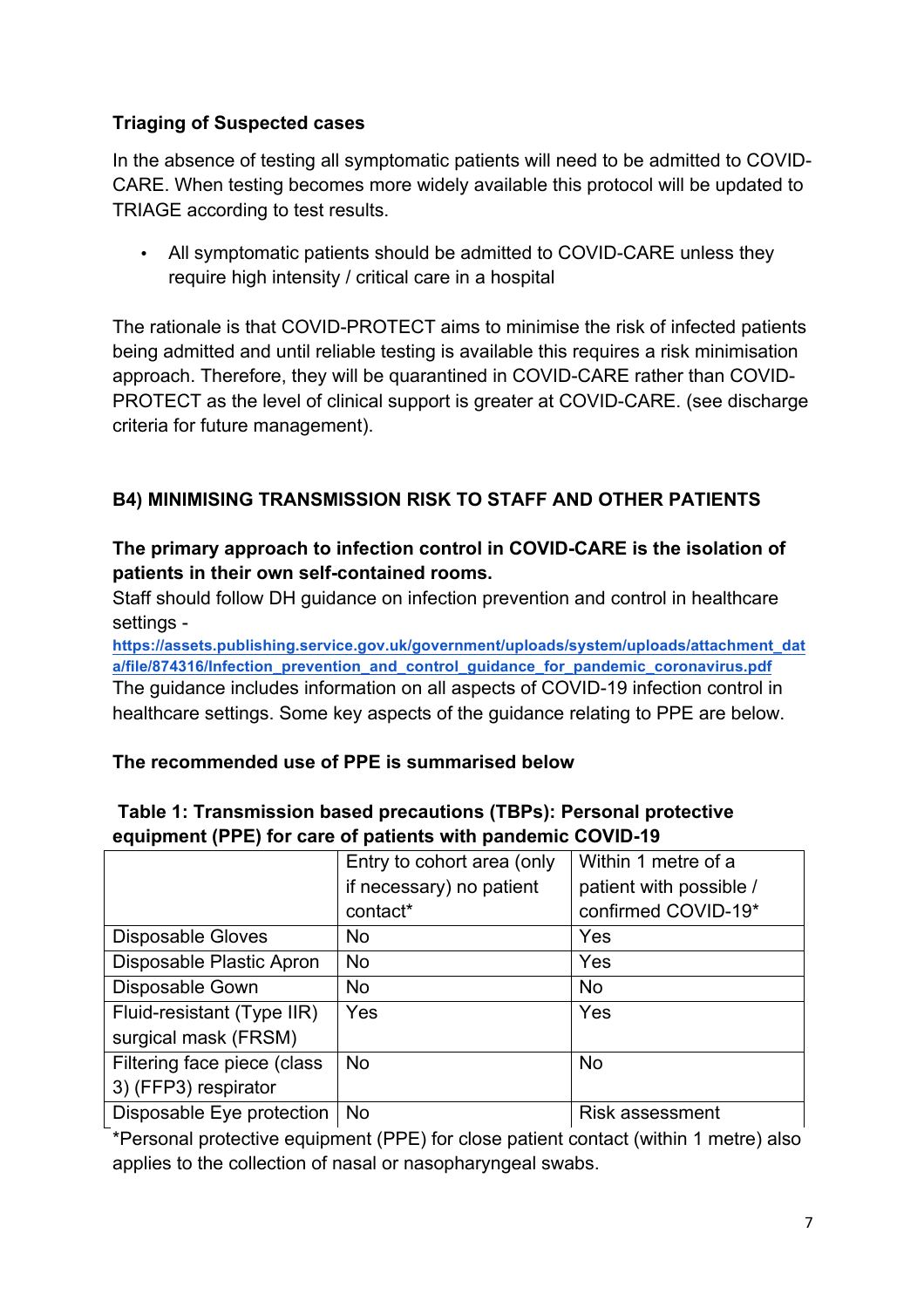**Fluid-resistant (Type IIR) surgical masks (FRSMs)** are worn to protect the wearer from the transmission of COVID-19 by respiratory droplets. In all healthcare settings:

- A FRSM must be worn when working in close contact (within 1 metre) of a patient with COVID-19 symptoms. This provides a physical barrier to minimise contamination of the mucosa of the mouth and nose.
- In an area where pandemic COVID-19 patients are all together, it may be more practical for staff to wear a FRSM at all times, rather than only when in close contact with a patient.
- A FRSM for COVID-19 should: be well fitted covering both nose and mouth; – not be allowed to dangle around the neck of the wearer after or between each use;  $-$  not be touched once put on;  $-$  be changed when they become moist or damaged; – be removed outside the patient room, cohort area or 1 metre away from the patient with possible/confirmed COVID-19; and – be worn once and then discarded as healthcare (clinical) waste (hand hygiene must always be performed after disposal)
- The provision of a FRSM for patients with suspected/confirmed COVID-19 at point of assessment or triage in any healthcare setting should be considered if the patient can tolerate it (except when in a dedicated [CONFIRMED] COVID-19 area).

#### **Filtering face piece (class 3) (FFP3) respirators**

The use of FFP3 face masks is only recommended during aerosol generating procedures (AGPs).

# **IT IS NOT ANTICIPATED THAT THE LEVEL OF CARE PROVIDED IN COVID-CARE FACILITIES WILL REQUIRE AGPs OTHER THAN IN EXCEPTIONAL**

**CIRCUMSTANCES**. AGPs: - Intubation, extubation and related procedures; Tracheotomy/tracheostomy procedures; Manual ventilation; Open suctioning; Bronchoscopy; Non-invasive ventilation (NIV) e.g. Bi-level Positive Airway Pressure (BiPAP) and Continuous Positive Airway Pressure ventilation (CPAP); Surgery and post-mortem procedures in which high-speed devices are used; High-frequency oscillating ventilation (HFOV); High-flow Nasal Oxygen (HFNO) Induction of sputum (see glossary); Some dental procedures (e.g. high speed drilling).

For patients with suspected/confirmed COVID-19, any of these potentially infectious AGPs should only be carried out when essential. Where possible, these procedures should be carried out in a single room with the doors shut. Only those healthcare staff who are needed to undertake the procedure should be present. A disposable, fluid repellent surgical gown, gloves, eye protection and a FFP3 respirator should be worn by those undertaking the procedure and those in the room.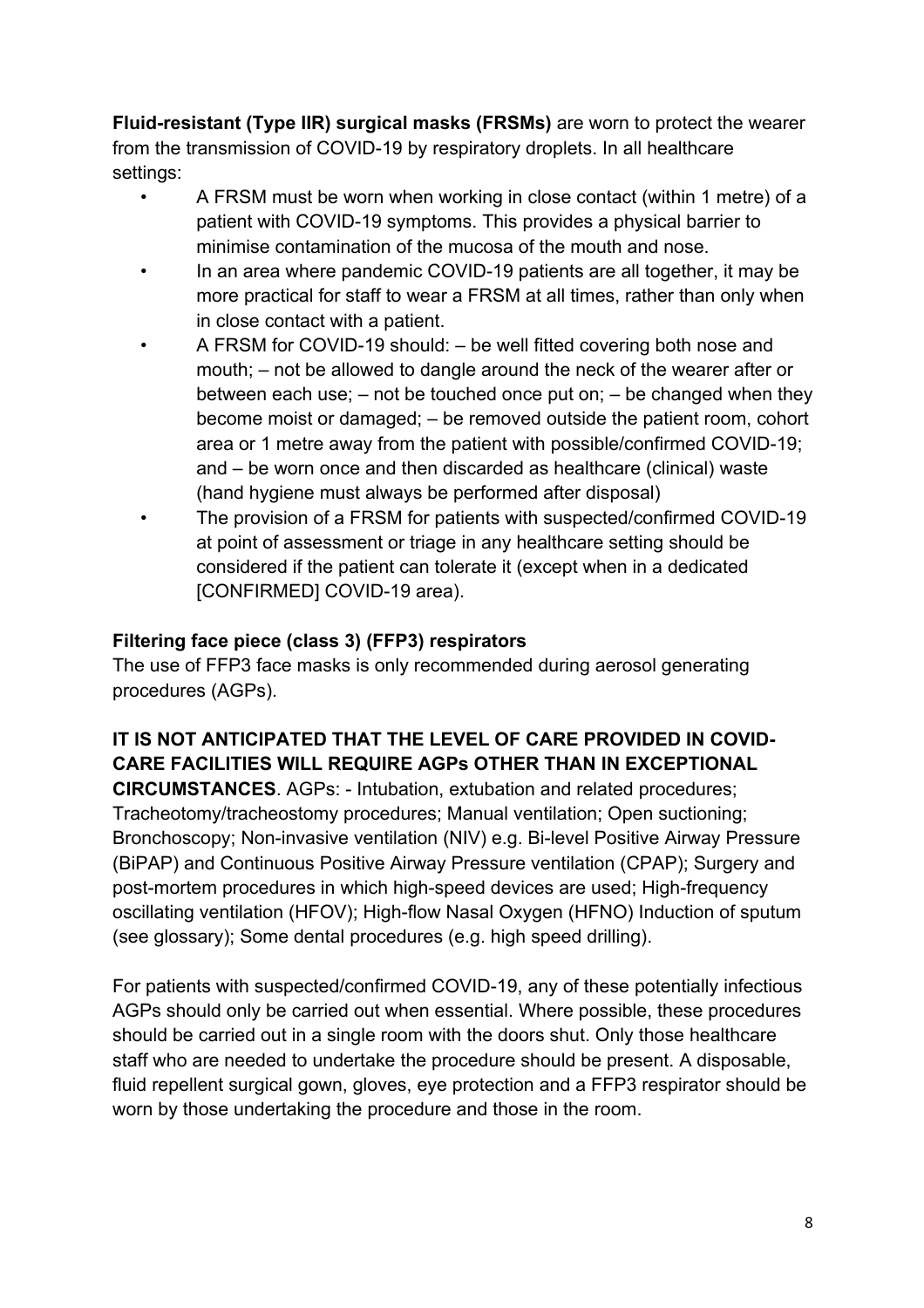# **Transfers within the COVID-CARE facility**

The movement and transport of patients from their single room/cohort area should be limited to essential purposes only. Staff at the receiving destination must be informed that the patient is suspected to have COVID-19.

- If transport/movement is necessary, consider offering the patient a fluidresistant (Type IIR) surgical mask (FRSM) to be worn during transportation, to minimise the dispersal of respiratory droplets when this can be tolerated.
- Patients must be taken straight to and returned from clinical departments and must not wait in communal areas. **Patients with alcohol, drug or nicotine addiction should be able to access a variety of approaches to prevent withdrawal with input from specialist addiction services to minimise their need to leave isolation.**

# **B5) STAFF DEPLOYMENT TO COVID-CARE**

**I**t is recognised that COVID-CARE facilities are being rapidly deployed on an emergency basis and that they will be supporting a highly complex client group which may pose additional infection control challenges. It is therefore recommended that:-

- COVID-CARE should be staffed with staff under the age of 55 years who do not have chronic illness.
- Expert advice from older or comorbid staff should be provided by telephone or video link.

COVID-CARE facilities provide 24-hour medical care - GP onsite and providing telephone advice, with Nursing and Health Care Assistant Support. Current models implemented in Westminster London have utilised existing specialist GPs, Nurses and Community Health workers who already have a detailed knowledge of the client group and strong links with local homeless sector providers, drug and alcohol services and community mental services.

This team is supported by specialist clinicians providing advice on 1) Addiction Psychiatry 2) Mental Health 3) Acute Medicine 4) Infectious Disease 5) Palliative Care and close liaison with local A&E services.

NHS will work alongside experienced workers, peers and ancillary workers who are re-deployed from existing local homeless and allied support services. The Triage process will significantly reduce demand for existing provision in the community.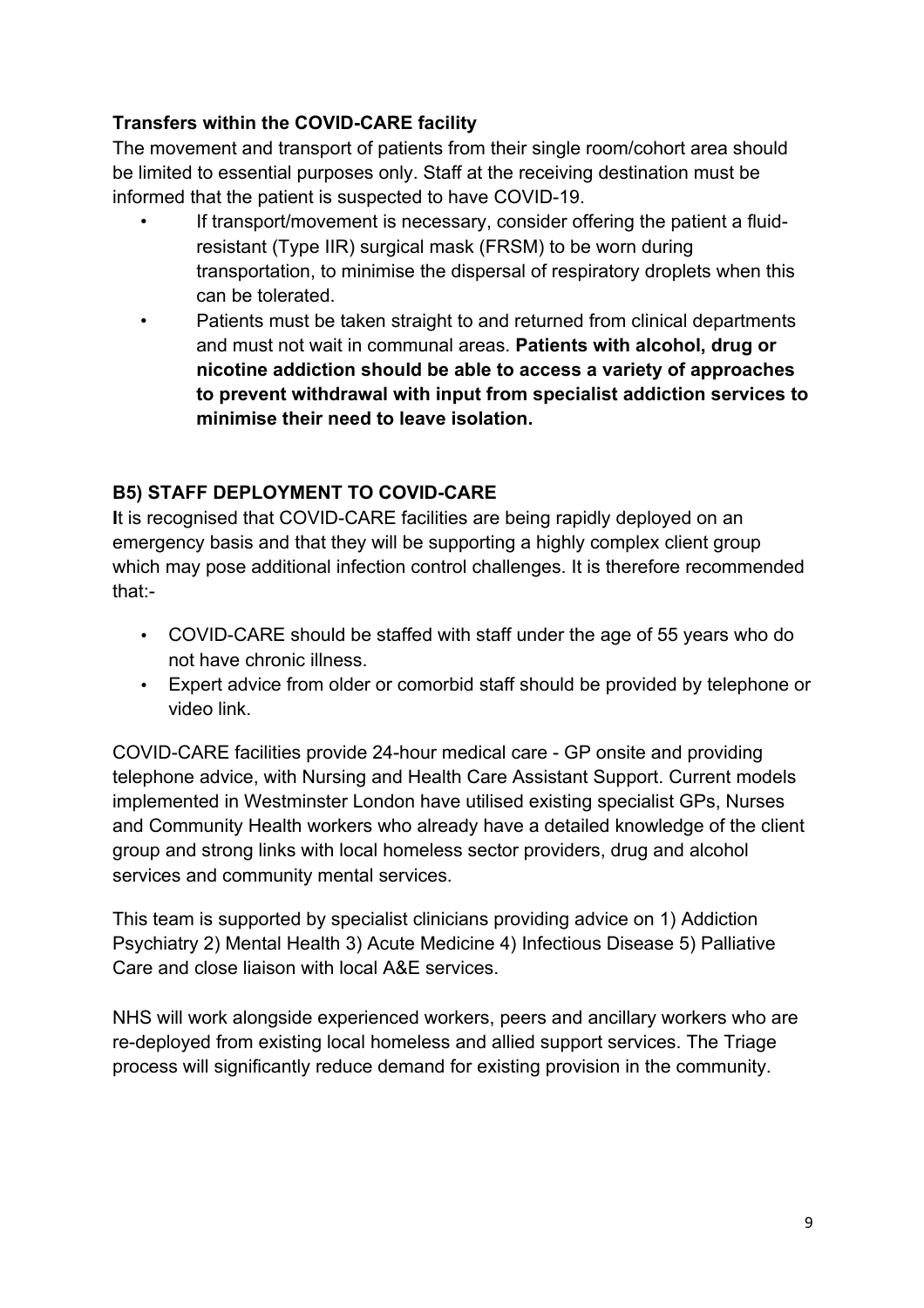# **B6) MONITORING, SUPPORTIVE CARE AND CLINICAL ESCALATION**

On arrival at COVID-PROTECT all residents will have their temperature BP, oxygen saturation, pulse and respiratory rate recorded to guide initial care.

COVID-CARE should be supported by a local intensivist/respiratory/infectious disease clinician, ideally with experience of managing severe cases of COVID-19. The unit should follow NICE guidance on for referral into critical care Overview | COVID-19 rapid guideline: critical care | Guidance

This includes assessment according to the Critical Frailty Score to inform future decisions about escalation to critical care as per NICE guidance. The critical care algorithm which highlights that those who are frail are not likely to benefit from intensive care support and that the level of frailty therefore needs to be part of the information when discussing escalation with families and secondary care staff. https://www.nice.org.uk/guidance/ng159/resources/critical-care-admission-algorithmpdf-8708948893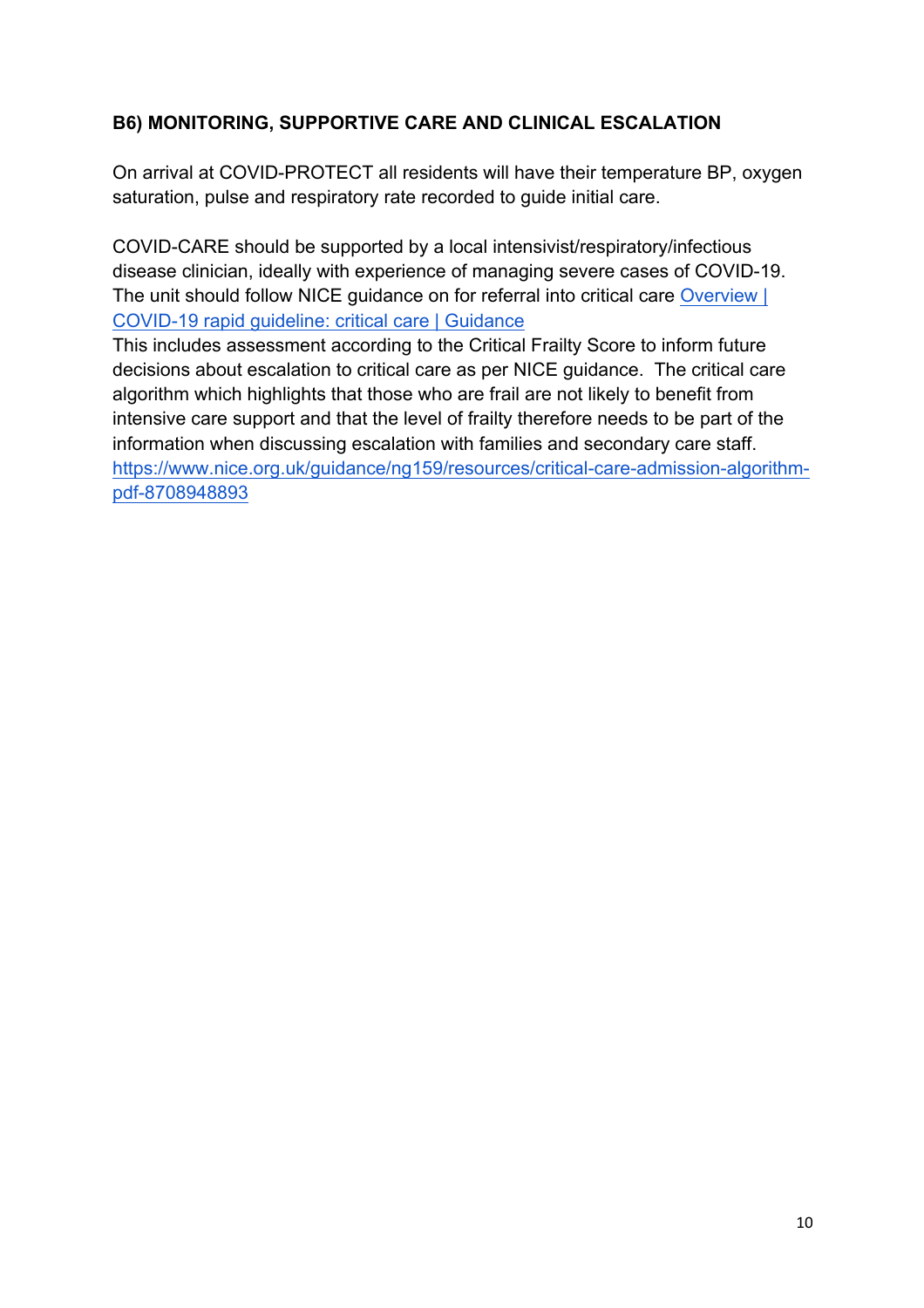#### **Clinical Frailty Scale**



7 Severely Frail - Completely dependent for personal care, from whatever cause (physical or cognitive). Even so, they seem stable and not at high risk of dying (within  $~5$  months).



8 Very Severely Frail - Completely dependent, approaching the end of life. Typically, they could not recover even from a minor illness.



9 Terminally III - Approaching the end of life. This category applies to people with a life expectancy <6 months, who are not otherwise evidently frail.

#### Scoring frailty in people with dementia

The degree of frailty corresponds to the degree of dementia. Common symptoms in mild dementia include forgetting the details of a recent event, though still remembering the event itself, repeating the same question/story and social withdrawal.

In moderate dementia, recent memory is very impaired, even though they seemingly can remember their past life events well. They can do personal care with prompting.

In severe dementia, they cannot do personal care without help.



1 Very Fit - People who are robust, active,

2 Well - People who have no active disease symptoms but are less fit than category 1.

Often, they exercise or are very active occasionally, e.g. seasonally.

energetic and motivated. These people

commonly exercise regularly. They are

among the fittest for their age.



4 Vulnerable - While not dependent on others for daily help, often symptoms limit activities. A common complaint is being "slowed up", and/or being tired during the day.



5 Mildly Frail - These people often have more evident slowing, and need help in high order IADLs (finances, transportation, heavy housework, medications). Typically, mild frailty progressively impairs shopping and walking outside alone, meal preparation and housework.



6 Moderately Frail - People need help with all outside activities and with keeping house. Inside, they often have problems with stairs and need help with bathing and might need minimal assistance (cuing, standby) with dressing.

**Clinical monitoring should follow the schema set out below (adapted from primary care protocols for management of suspected COVID-19 patients who are self-isolating.** To reduce unnecessary contact between staff and residents each room should have pulse oximeters and thermometers that can readily be used by the patient and read from a distance. COVID-CARE should also consider use of wearable wrist bands/watches that can monitor p02 and pulse and temperature continuously. Patients should be provided with smartphones to enable staff to use videoconferencing with patients in order to allow clinical assessment without physical exposure.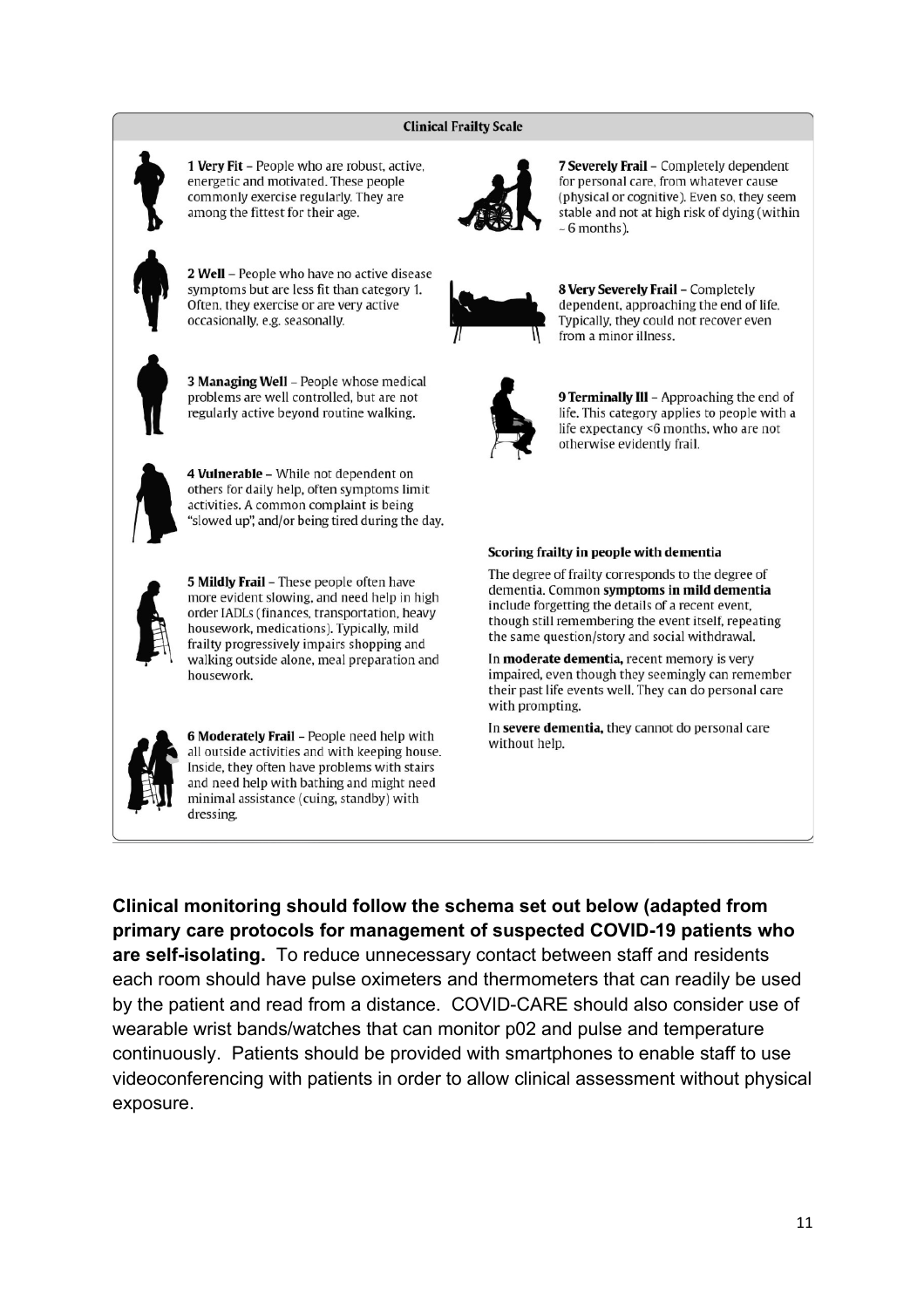

# **B7) DISCHARGE FROM COVID-CARE**

Discharge planning should start from admission including liaison with Local Authorities' Housing Departments.

Current NHS guidance is to discharge COVID-19 cases from hospital only after two negative laboratory tests 48 hours apart. This will be done when COVID-CARE capacity and COVID-19 testing capacity enables this approach. In the interim the following approach will be used.

Patients who have been isolated for 14 day who are recovering with mild and resolving symptoms, who are less than 55 years of age with no clinical risk criteria that would make them eligible for influenza vaccination, can be considered fit for discharge to either:

- Residential Hostel accommodation
- Local Authority support to secure tenancy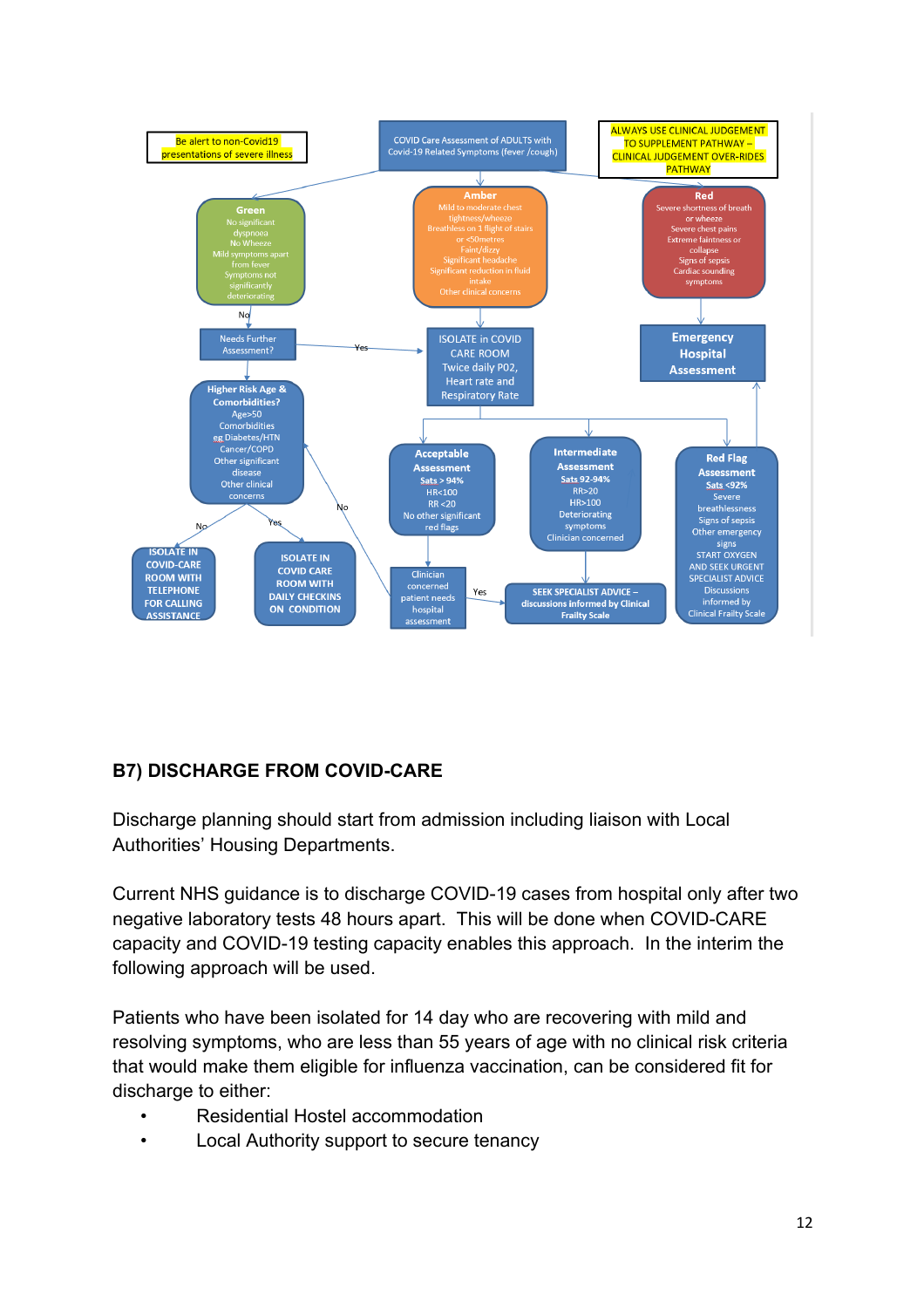• COVID-PROTECT if no suitable accommodation can be secured OR if assessed to have other vulnerabilities

Patients recovering with mild and resolving symptoms, who are 55 years of age or older with clinical risk criteria that would make them eligible for influenza vaccination, should be offered discharge to COVID-PROTECT. Those who elect to return to the community should be offered residential Hostel accommodation or Local Authority support to secure a tenancy to appropriate accommodation provided they are able to self-isolate in the community as per current PHE guidance

# **B8) GUIDE FOR EQUIPMENT CHECKLIST**

This list is some of the essential equipment required but is obviously not exhaustive and will require local consideration.

Desktop PC with Electronic Medical Record system Peripheral Devices for data entry PPE Equipment Cleaning equipment and consumables Hand Washing consumables Waste disposal equipment and consumables Essential drugs - including paracetamol, analgesics, antibiotics Facilities for Oxygen administration Pulse Oximeters **Thermometers** Sphygmomanometer with disposable cuff covers Crash trolley NEWS charts Patient sampling kits

# **COVID-19 LABORATORY TESTING.**

- There is currently a national shortage in capacity for conducting COVID-19 testing with priorities for testing being targeted at secondary care, NHS staff and outbreak investigation/institutional settings.
- Where testing is available in the local NHS laboratory samples should be taken on admission to the unit with couriering of specimens to the laboratory. Negative tests should be repeated at 7 days. Ideally two negative tests separated by 48 hours will be obtained prior to discharge.
- The feasibility of developing a mobile lab or labs outside of the main NHS laboratory environment is under investigation. Positive and negative tests obtained under such an arrangement would need to be reported to PHE.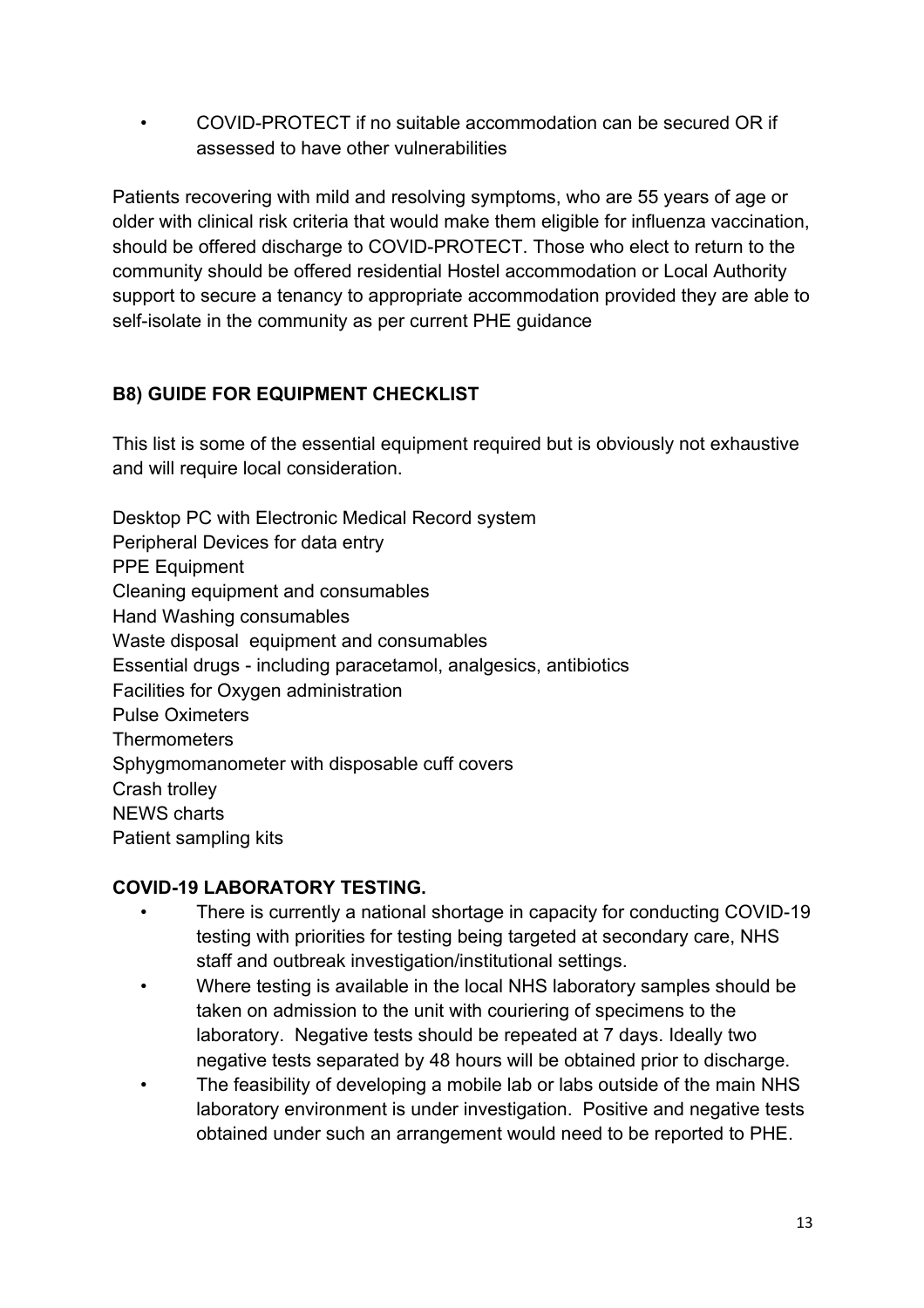# **C) ESTABLISH COVID-PROTECT FACILITIES:**

# **C1) AIMS OF COVID-PROTECT FACILITIES**

- 1. **ALLOW RESIDENTS TO SELF ISOLATE** to reduce the chance of severe COVID-19 morbidity and mortality. These facilities are for homeless people, who do not have symptoms of COVID-19, aged 55 years or over and those with clinical risk criteria for influenza vaccination. Current guidance is that COVID-PROTECT facilities are maintained for three months (April - June).
- 2. **PREVENT EXPLOSIVE OUTBREAKS IN UNSUITABLE CONGREGATE SETTINGS WITH SHARED FACILITIES.**
- 3. **REDUCE PRESSURE ON NHS ACUTE CARE SERVICES**

High specification hostels, unused hotels, student accommodation or NHS /private sector clinical spec facilities. Residents of these facilities MUST have their own rooms and bathrooms.

# **C2) REFERRAL ROUTES TO COVID-PROTECT**

These facilities will take referrals of **COHORT 2 CASES -** those in clinical risk groups (eligible for influenza vaccine) or aged 55 or over - not suspected of COVID-19. Referrals will come from: -

- Homeless sector professionals working in any relevant setting
- Patients discharged from COVID-CARE who meet the previously specified criteria for discharge (See COVID-CARE)
- Mobile TEST & ASSESS TEAMS supporting TRIAGE in the community throughout the pandemic
- Acute NHS Hospitals inpatients not suspected of COVID-19 in clinical risk groups or aged 55 or over who can be appropriately discharged AND not suspected of COVID-19 in clinical risk groups or aged 55 or over attending A&E services who do not need hospital admission
- Primary Care services patients not suspected of COVID-19 in clinical risk groups or aged 55 or over
- London Ambulance Service patients not suspected of COVID-19 in clinical risk groups or aged 55 or over

# **C3) MINIMISING TRANSMISSION RISK TO STAFF AND OTHER PATIENTS**

# **OUTBREAK PREVENTION**

Although single room own bathroom accommodation will dramatically reduce the risk of outbreaks compared to remaining resident in a hostel with shared facilities, there remains a risk that outbreaks will occur. This requires a range of measures to minimise this risk as described below.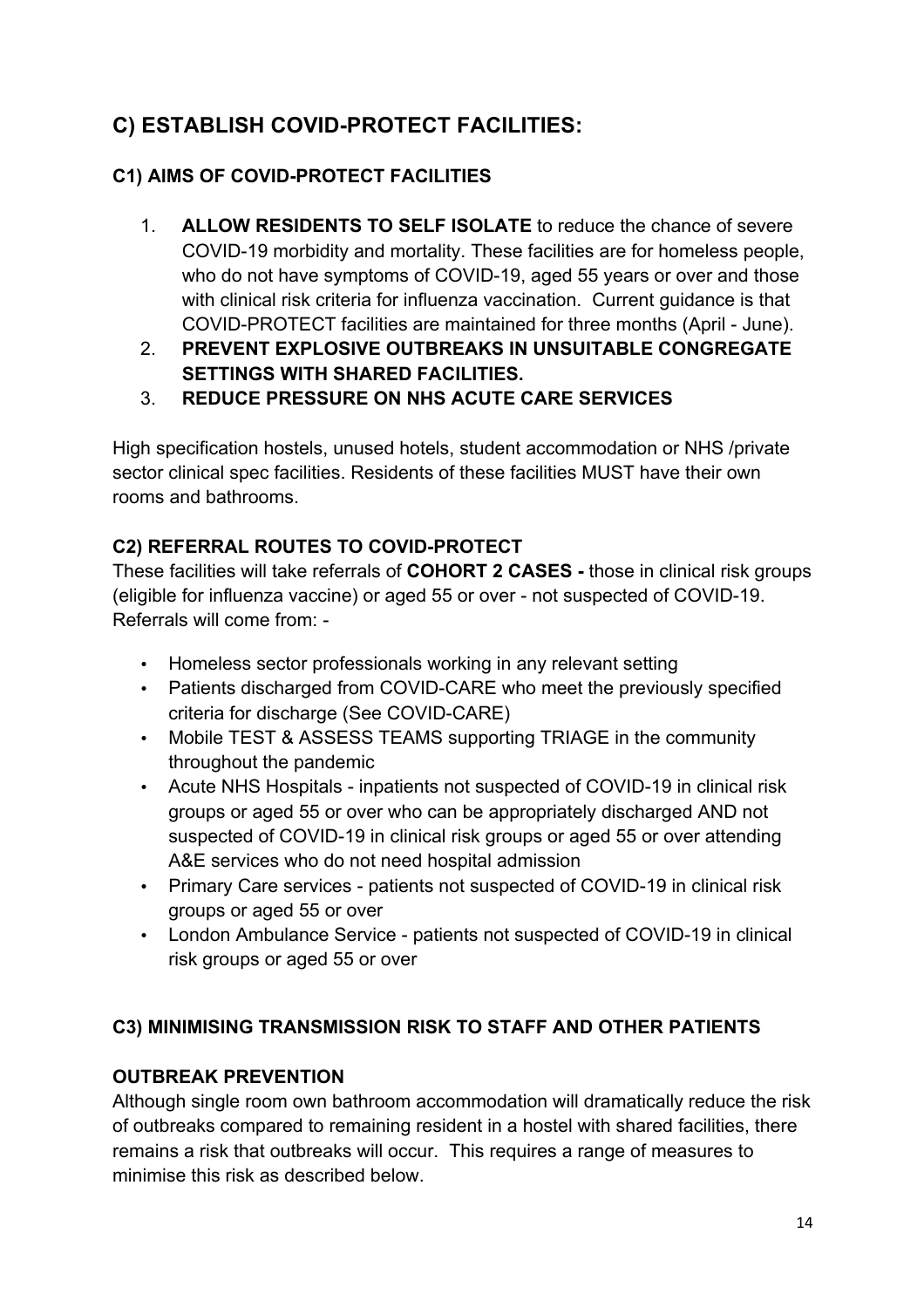- On arrival at COVID-PROTECT all residents will have their temperature taken and if they have a fever of > 37.8 will be transferred to COVID-CARE.
- In order to prevent residents who are in the incubation period of COVID-19 from spreading infection, COVID-PROTECT facilities must initially quarantine residents in their own rooms for the first fourteen days or, when testing becomes available, until a negative swab result taken after 7 days of admission (whichever is sooner).
- After the quarantine period residents will be offered free movement and socialisation provided they remain within the facility.
- COVID-PROTECT facilities MUST maintain a VERY HIGH INDEX OF SUSPICION for COVID-19 symptoms and PROMPT TRANSFER TO COVID-CARE (ASSESSMENT) for all symptomatic cases. To prevent outbreaks of COVID-19, residents will need to participate in daily active surveillance of symptoms and temperature throughout their stay. All residents should be provided with a smartphone enabling video consultation to assess symptom, or for those who are sufficiently compliant for this to be done using existing app-based survey technology.
- COVID-PROTECT facilities should consider the use of wearable devices that enable monitoring of P02, temperature and pulse. These will enable rapid identification of those developing fever for confirmatory testing and will have the added advantage of identifying overdose events sufficiently early to administer Naloxone. These devices can be centrally monitored automatically and trigger alerts.
- COVID-CARE and COVID-PROTECT FACILITIES IDEALLY NEED TO BE IN SEPARATE BUILDINGS WITH SEPARATE STAFF. Where this is not possible there needs to be clear separation so that there is no risk of COVID-PROTECT residents being exposed to COVID-CARE patients. COVID-CARE staff should ideally not enter COVID-PROTECT facilities.
- Residents that refuse to remain in the facility will be denied access to the social areas and either accommodated in a separated area with access to an exit or requested to leave the facility.
- COVID-PROTECT Facilities Are CLOSED TO UNAUTHORISED VISITORS
- COVID-PROTECT facilities will support continued HAND AND RESPIRATORY HYGIENE MEASURES as per PHE guidance for Healthcare settings.
- OWN ROOM AND BATHROOM facilities with access to TV and internet and telephone.
- COMMUNAL SOCIALISATION / DINING / ENTERTAINMENT AREAS FOR ASYMPTOMATIC RESIDENTS POST 14 DAYS QUARANTINE (See B3 **Rationale for 14 days isolation)**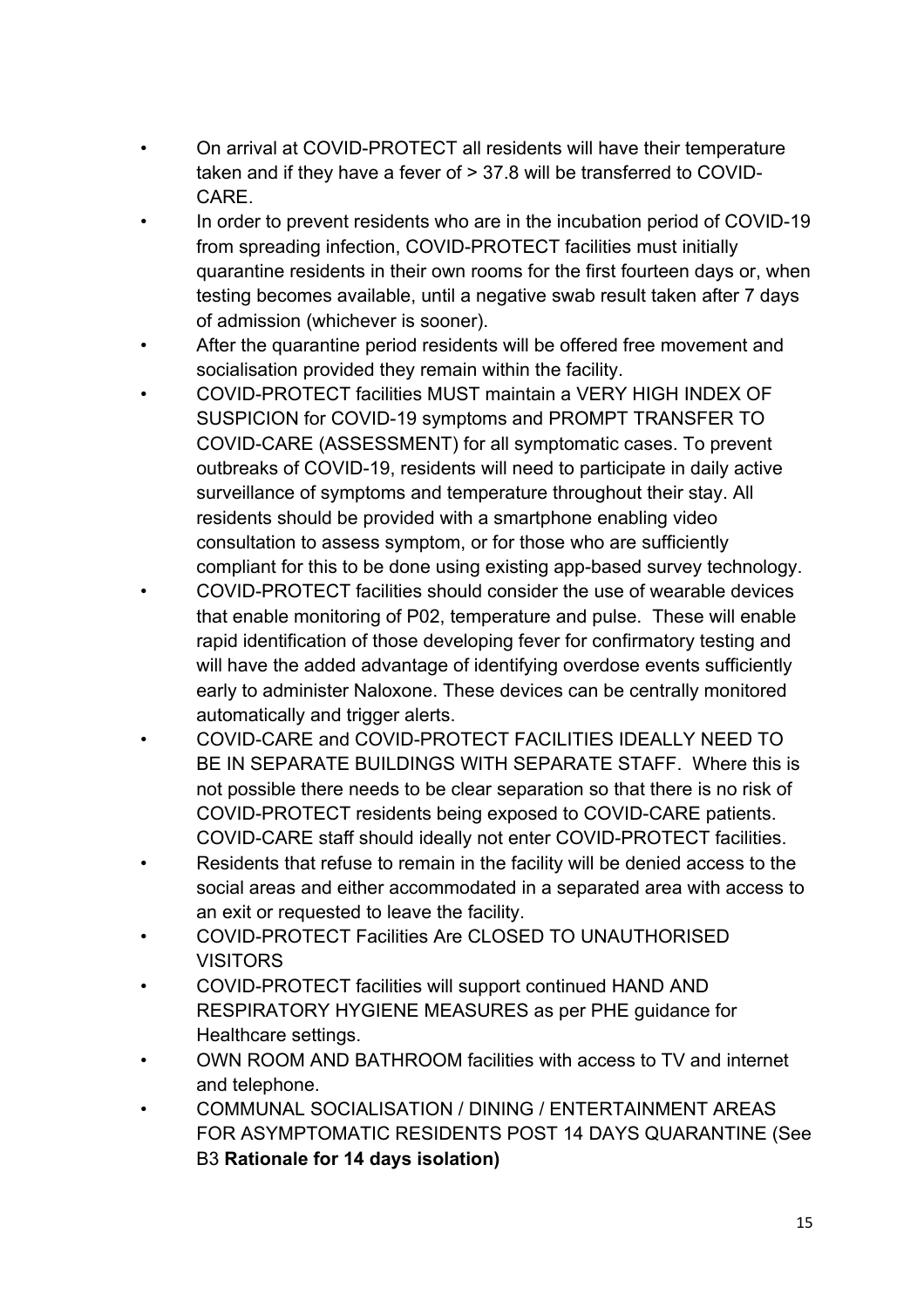• STAFF should follow PHE guidance for self-isolation if they or their household members develop symptoms and must not enter COVID-PROTECT facilities if they have symptoms of COVID-19 .

# **Use of PPE**

COVID PROTECT facilities are low risk environments for homeless people without new symptoms of COVID-19. The infection control emphasis is on protecting vulnerable homeless people who are at high risk of severe morbidity and mortality.

# **PPE is only required in COVID-PROTECT facilities during the following procedures/situations:**

- Clinical assessment and management of those who develop symptoms of COVID-19
- Taking swabs from residents.
- Transfer of symptomatic patients to COVID-CARE

Use of PPE in these circumstances should follow guidance as per previously detailed for COVID-CARE.

# **C4) STAFF DEPLOYMENT FOR COVID-PROTECT:**

These facilities provide 24-hour support with visiting (daily) medical teams and on demand medical telephone advice. It is essential to ensure that a very high proportion of residents elect to remain in COVID-PROTECT facilities during the period of intense community transmission.

As in COVID-CARE, these facilities will require experienced workers, peers and ancillary workers who are re-deployed from existing local homeless and allied support services. The Triage process will significantly reduce demand for existing provision in the community

Non-clinical staff team with floating clinical support including mental health and addiction and chronic disease management.

# **C5) DISCHARGE FROM COVID-PROTECT**

• Remaining in COVID-PROTECT facilities is voluntary so residents are free to self-discharge but cannot be guaranteed readmission.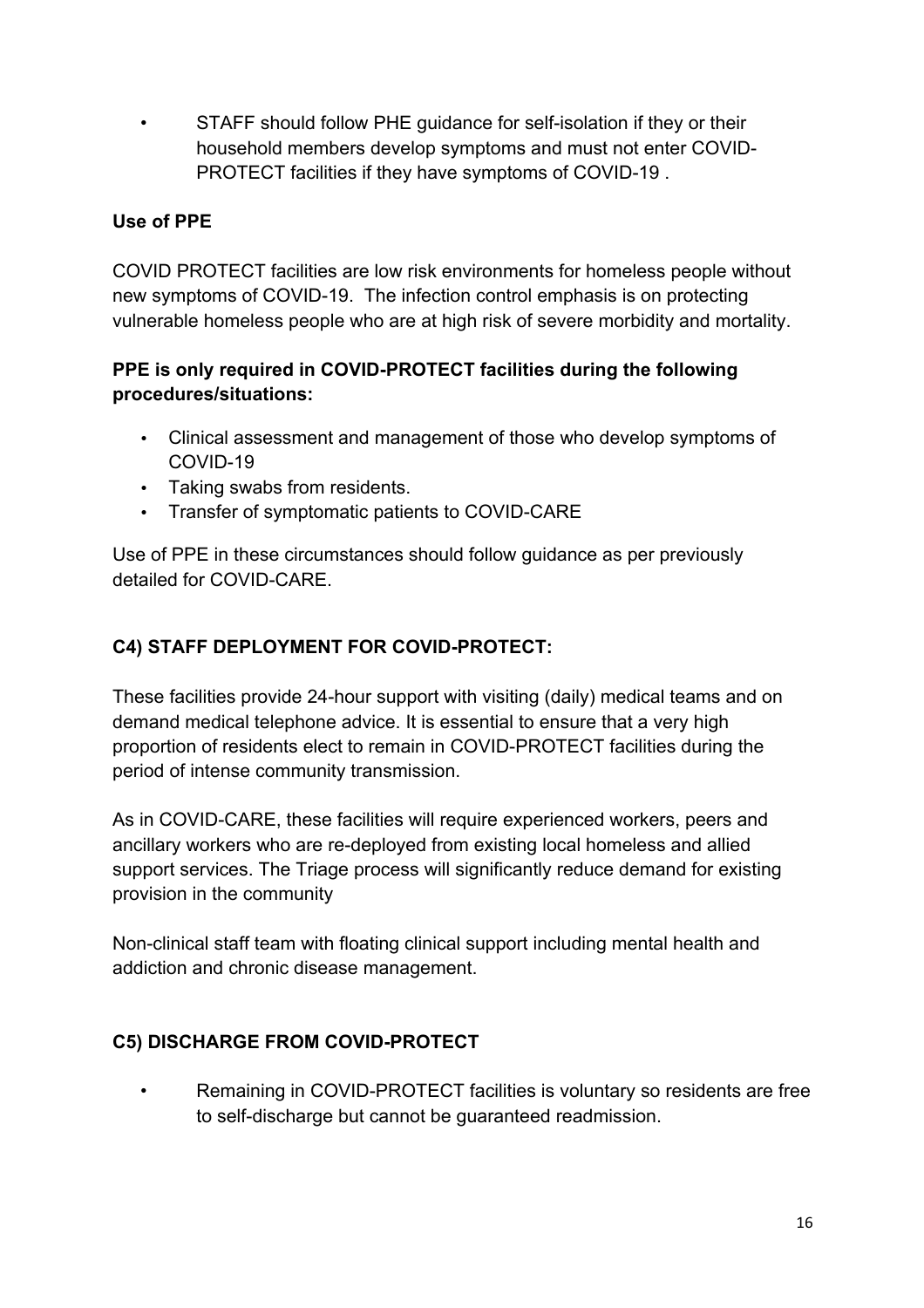- Residents who self-discharge and then return will need to be isolated for 14 days as per a new admission (See B3 **Rationale for 14 days isolation)**.
- Residents developing symptoms of COVID-19 will be transferred to COVID-CARE facilities.
- Discharge planning should start early including liaison with Local Authorities' Housing Departments.
- At an undetermined point after peak COVID-19 transmission, the Government will advise lifting of restrictions and advice on self-isolation of vulnerable patients. This is not anticipated until at least the end of June. The admission to COVID-PROTECT should be used as an opportunity to seek stable housing arrangements for all those admitted to COVID-**PROTECT**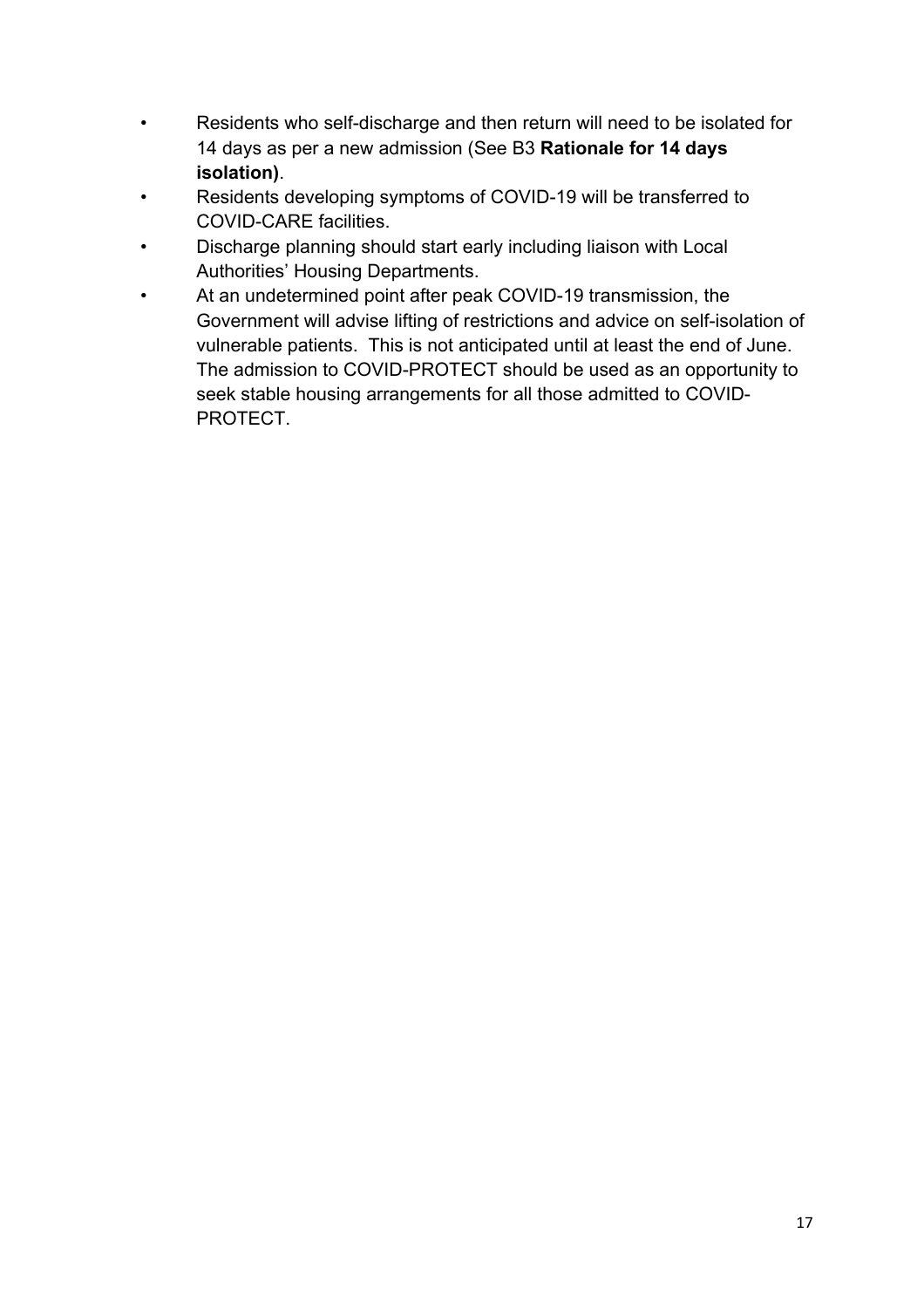# **D) IMPLEMENTING THE COVID-19 TRIAGE AND ASSESS PROTOCOL**

The aim of the triage and assess protocol is to enable front line workers to determine who to refer to COVID-CARE and COVID PROTECT facilities and who can remain in the community.

This TRIAGE AND ASSESS protocol should be implemented as soon as COVID-CARE and COVID-PROTECT facilities are established.

Given the rapidly increasing case numbers in England this protocol should be initiated as soon as it can be safely implemented.

# **D1) SETTINGS WHERE THE PROTOCOL CAN BE IMPLEMENTED**

- A) Community setting: Hostels, Day Centres, Emergency Accommodation, Street services for rough sleepers.
- B) A&E departments and Hospitals
- C) Primary Care settings
- D) Ambulance Services
- This protocol will be implemented by local staff following guidance and inperson or remote (telephone) instruction from NHS professionals
- The aim is to achieve a rapid cohort process of symptomatic suspected cases (COHORT 1) and high-risk asymptomatic cases (COHORT 2) who meet government clinical criteria for influenza vaccination OR are over 55 years of age.
- After this initial period homeless residential services and services supporting rough sleepers should CONTINUE TO IMPLEMENT THE PROTOCOL throughout the pandemic.
- Implementing the protocol should result in a significant reduction in numbers of service users. This would enable a coordinated redeployment of some staff to cover COVID-CARE and COVID-PROTECT facilities.

# **D2) PRACTICAL STEPS TO IMPLEMENTING THE PROTOCOL INCLUDING MINIMISING TRANSMISSION RISK TO STAFF AND SERVICE USERS**

Achieving a high level of engagement and acceptance from service users is **CRITICAL** to prevent high levels of serious illness and death.

TRIAGING and ASSESSING homeless people into the three defined cohorts can be done by non-clinical staff utilising a simple series of questions (see below).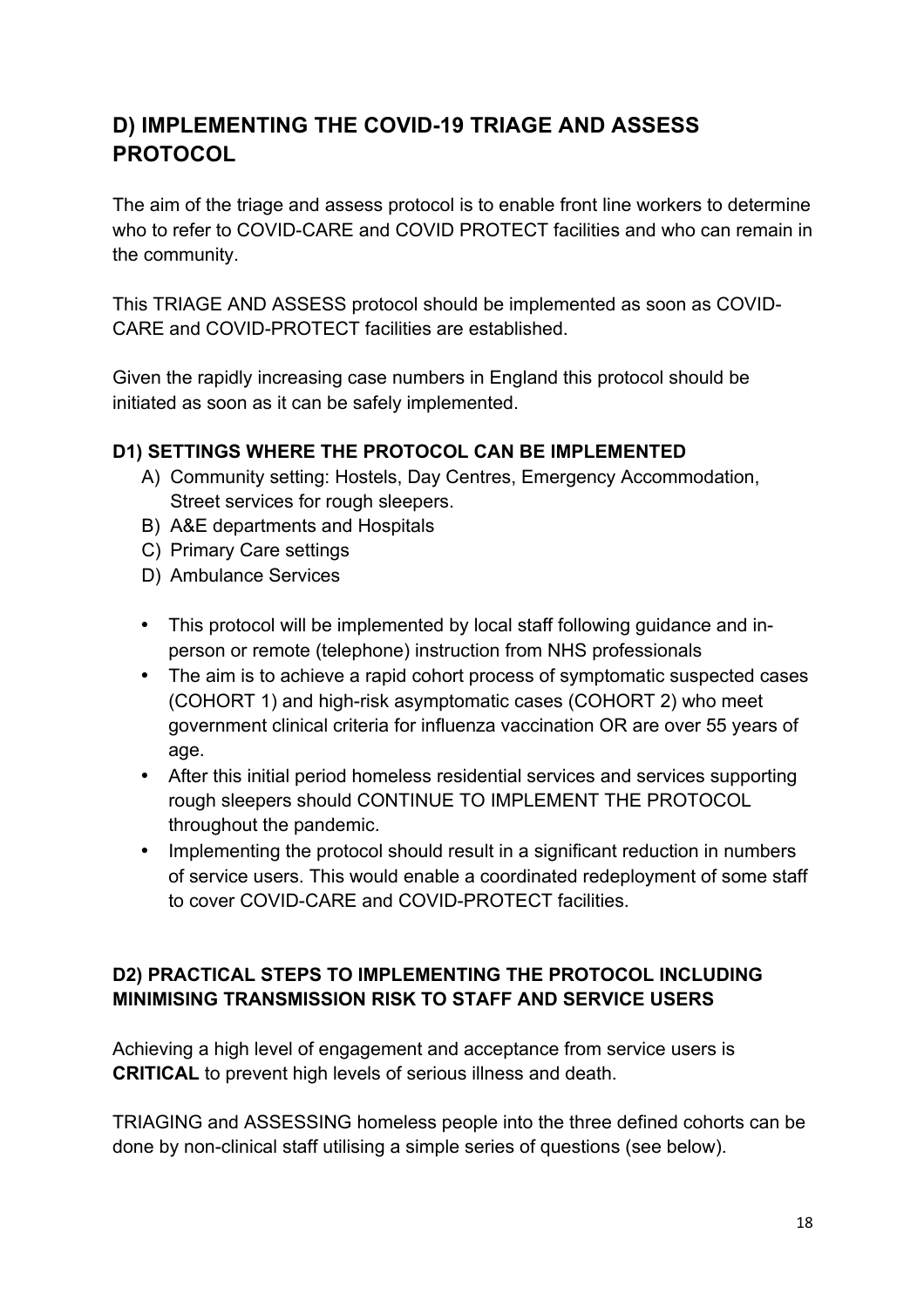These questions can be asked either at a distance of greater than two metres or over the telephone and therefore **PPE is not required for triaging.**

Local staff and teams should organise implementation taking their local circumstances into account. Examples could include: -

- a) obtaining a list of phone numbers of hostel residents and calling to undertake triage
- b) Marking out areas on the pavement to allow regulated queues with spacing of 2 metres and staff conducting triaging behind a table with a distance marker for residents to stand behind

# **D3) TRIAGE ASSESS QUESTIONNAIRE**

The questionnaire aims to identify patients with new or worsening cough or shortness of breath or symptoms of fever - (for Transfer to COVID-CARE) and to identify those aged 55 or over or with a chronic illness that fits the clinical criteria for influenza vaccination (for offer of Transfer to COVID-PROTECT)

# **HAS THE PERSON GOT COVID-19 SYMPTOMS?**

#### **Q1. Have you got a cough?**

If Yes - go to Q2 If No - go to Q4

**Q2. Is your cough new?** 

If Yes - Transfer to COVID-CARE

#### **Q3. Has your cough got worse in the last week?**

If Yes - Transfer to COVID-CARE

If No - go to question 4

#### **Q4. Do you feel short of breath?**

If Yes - go to Q5

If no go to Q7

# **Q5. Is this shortness of breath new?**

If Yes - transfer to COVID-CARE

If No go to Q6

# **Q6. Has your shortness of breath got worse in the last week?**

If Yes - Transfer to COVID-CARE

If No go to Q7

# **Q7. Do you feel like you have a high temperature or fever?**

If Yes - Transfer to COVID-CARE If No- Go to Q8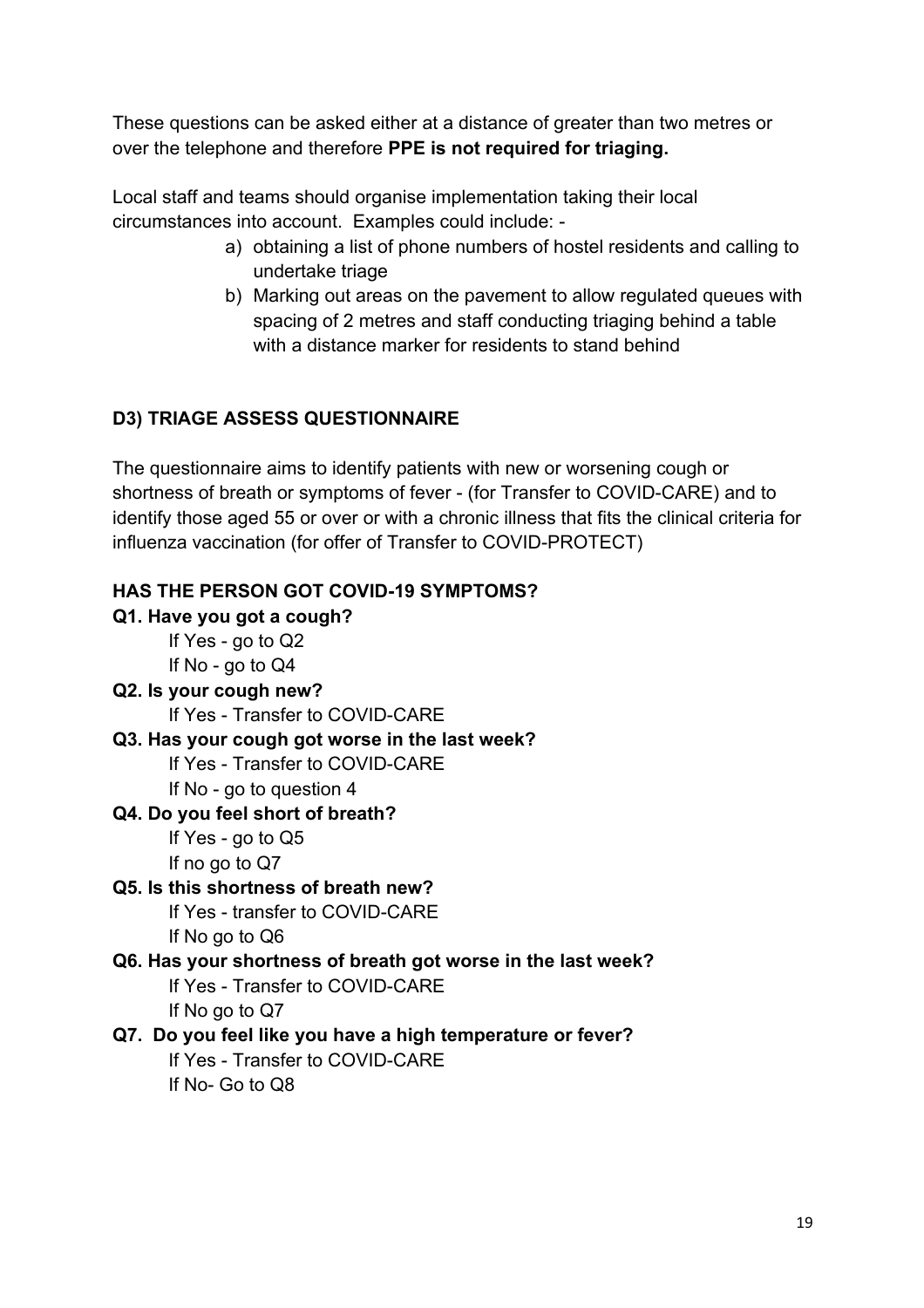#### **IDENTIFYING PEOPLE AT HIGH RISK OF DEATH FROM COVID-19**

#### **Q8. How old are you?**

If aged >= 55 years - Offer transfer to COVID-PROTECT If aged  $<$  55 - Go to Q 9

#### **Q9. Has your doctor ever offered you Flu vaccine?**

If Yes - Offer transfer to COVID-PROTECT If No - Go to  $Q$  9

#### **Q9. Do you have any of the following chronic illnesses?**

A problem with your lungs, heart, kidneys, liver or spleen? Diabetes?

Parkinson's disease or motor neurone disease?

Have you got a learning disability?

A weak immune system from an illness like HIV?

Are you on steroids?

If yes to any of these questions or the person is visibly very obese - Offer transfer to COVID-PROTECT

If No. Inform and Advise about action to be taken if symptoms develop, respiratory and hand hygiene

#### **D4) TRANSFER ARRANGEMENTS**

#### **Transfer to COVID-PROTECT (asymptomatic at risk).**

Where available public transport or taxis can be used with no special arrangements for PPE. If a shared minibus is used to transfer groups of people to COVID-PROTECT then windows should be left open to maximise ventilation.

#### **Transfer to COVID-CARE (symptomatic).**

Public Transport should not be used. If travelling in a car or minibus with no partition between the driver and patient, both should wear a surgical mask and the windows should be left open for the duration of the journey.

Surface cleaning of passenger areas should be performed after transfer.

# **D5) ESTABLISH COVID-19 TEST AND ASSESS TEAMS TO OPERATE IN THE COMMUNITY THROUGHOUT THE PANDEMIC**

These teams can consist of trained NHS and homeless sector staff, peers and volunteers with access to private transport facilities (Car or minibus). Further guidance on outreach will be provided.

The current situation is fast moving and evolving on a regular basis. Always refer to the single source of advice and keep up to date with the latest guidance on COVID-19 (coronavirus) via the NHS (www.nhs.uk/conditions/coronavirus-covid-19/) and government websites (www.gov.uk/coronavirus) and follow the advice.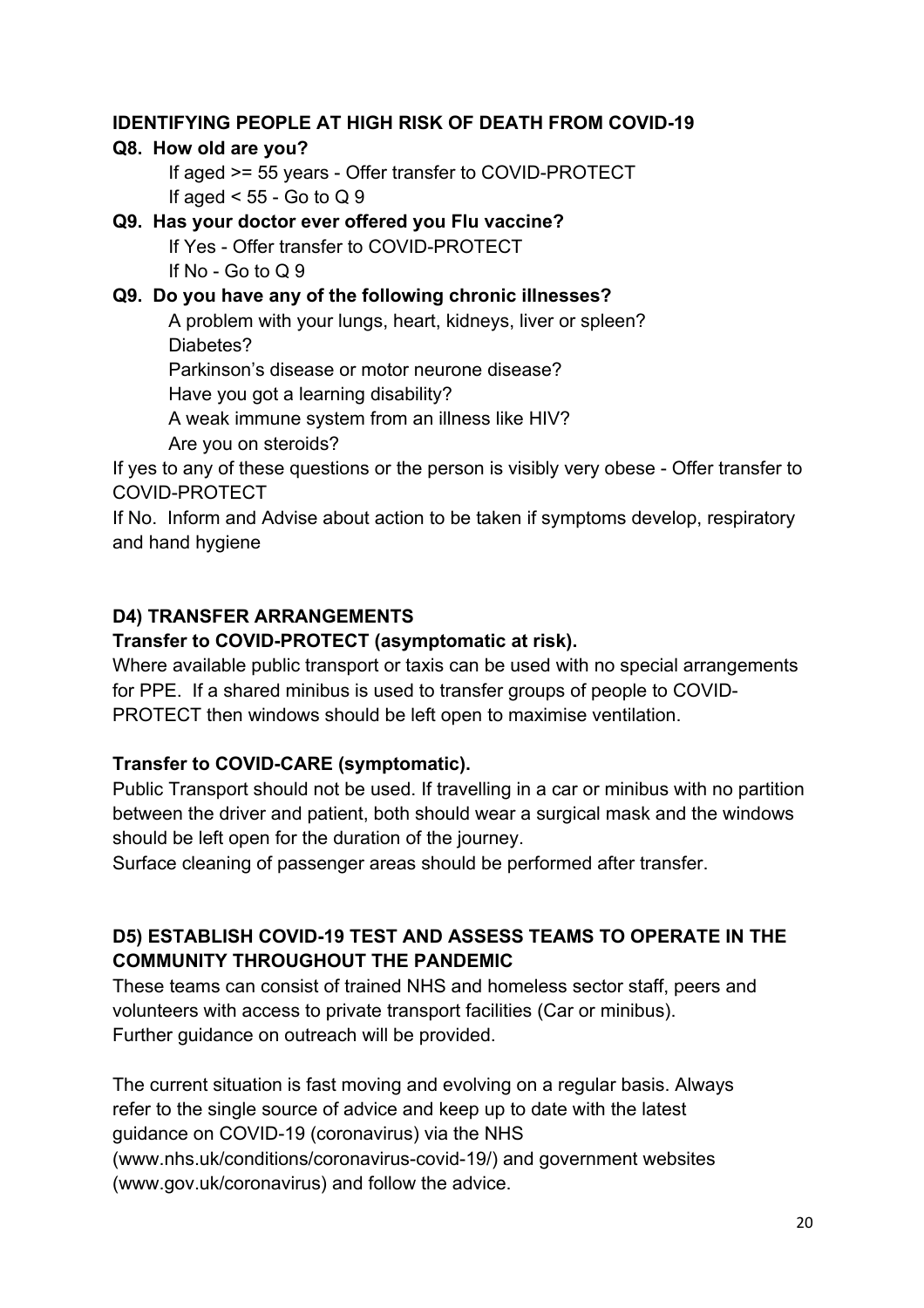# **Annex 1: Minimising the impact of COVID-19 in the homeless – Evidence Statement.**

COVID 19 infection has high mortality amongst the elderly and those with chronic illness. For example, in diagnosed cases in China the mortality rates in those aged 50-59 were 1.3%, in those aged 60-69 were 3.6%, in those aged 70-79 were 8% and in those aged 80 plus years were 14.8%. (Figure 1- China CDC Weekly) For confirmed cases with chronic diseases the mortality rates were: cardiovascular disease 10.5%, diabetes 7.3%, chronic respiratory disease, 6.3%, hypertension 6%, cancer 5.6% , no chronic illness 0.9%. (Figure 2 – China CDC weekly). Homeless people age prematurely and have very high rates of chronic disease placing them at very high risk of death if infected with COVID-19.

A systematic review identified very high levels of morbidity and premature mortality in people experiencing homelessness. (Aldridge et al). A survey of 1336 homeless people in London and Birmingham (modal age group 35-44 years) found 34% had one or more of the following conditions (asthma, chronic obstructive pulmonary disease, heart problems, epilepsy, stroke or diabetes) compared to 12% of the housed population. (Lewer et al). A recent electronic health record study of 8492 homeless people registered with primary care in England compared the prevalence of chronic disease to that seen in the housed population of the same age. The mean age was 39 years. The proportions of the homeless with chronic disease compared to the general population were: cardiovascular disease 11.6% vs 6.5%, diabetes 5.5% vs 3.1% chronic obstructive pulmonary disease 22.8% vs 14.8%. (Personal communication Ami Banerjee – UCL Institute of Health Informatics). A recent assessment of frailty in a London Hostel assessed 33 people with a mean age of 56 years. Using a standardised frailty score 55% were assessed as frail. Participants met a mean of 2.6 out of 5 frailty phenotype criteria, comparable to the mean for 89 year olds in the general population (personal communication Dr Rafi Rogans-Watson – Clinical Fellow Pathway). In a survey 41% of homeless people met criteria for influenza vaccination. (Story) This is the group the government recommend use intense social distancing.

In addition to physical health problems a high proportion of those using homeless accommodation projects have mental health issues (43%), drug issues (31%) or alcohol issues (24%). (Homeless Link)

People experiencing homelessness are often frequent users of emergency services. (Bowen)

Respiratory symptoms are common in people experiencing homelessness and are therefore unlikely to be a good method of identifying cases. A survey of 221 homeless people in Marseille during February found 50% had respiratory signs or symptoms including 41% with chronic cough, 16% with shortness of breath and 33% coughing up phlegm.

COVID-19 can cause explosive outbreaks in multiple occupancy settings. For example, on the Princess Diamond cruise ship despite intensive measures to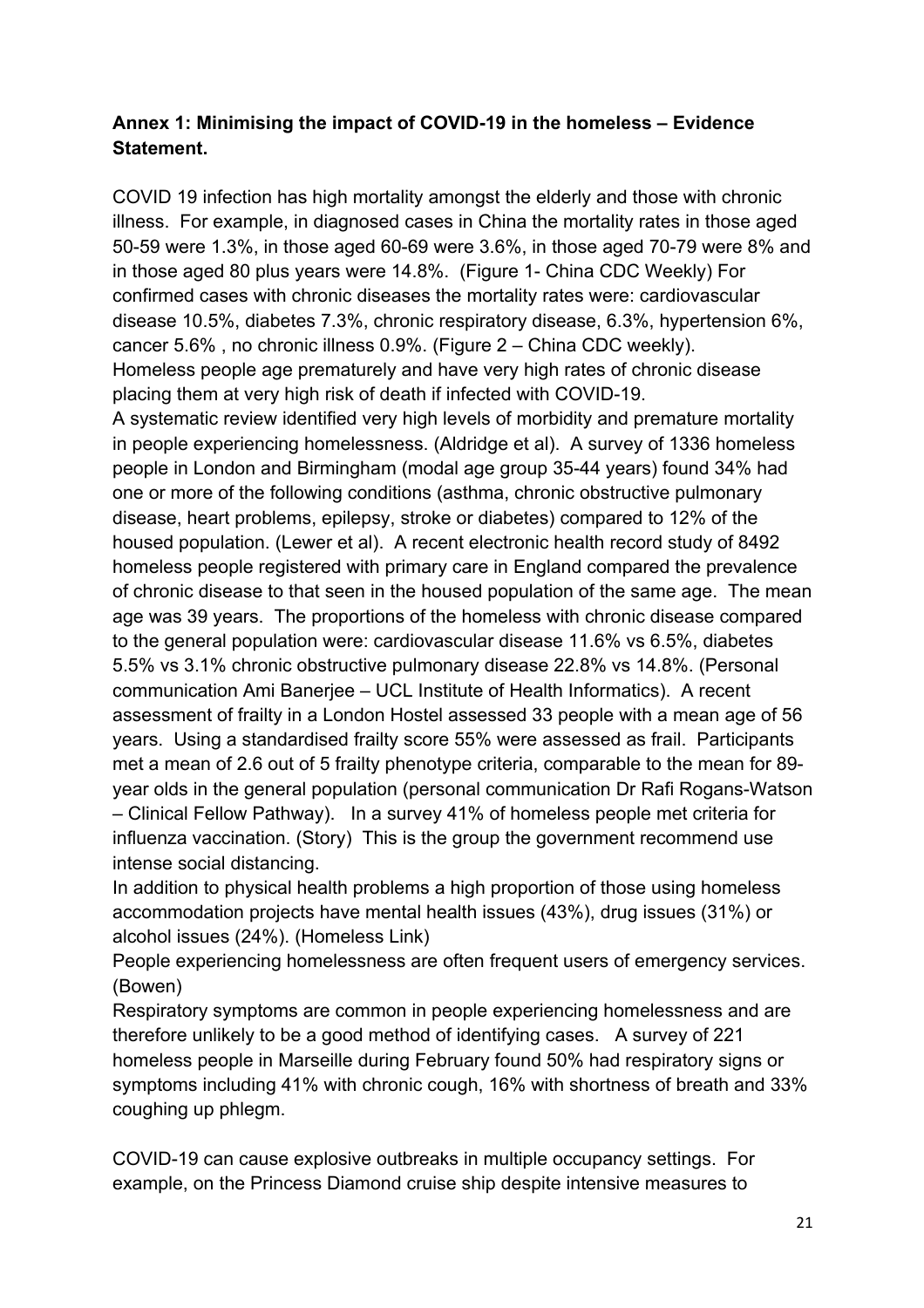separate those with symptoms from others, the universal availability of private rooms with ensuite facilities and the removal of known positives to hospital, the attack rate reached 17% (619/3700) of passengers and crew. It is modelled that without these control measures the attack rate could have reached 75% (2920/3700) but that if passengers and crew had not been kept on board the attack rate would only have been 72/3700. (1.9%). In the United states a 120 bedded nursing home had 50 residents infected and 23 deaths (19 of which were confirmed as COVID-19) in the course of 2-3 weeks.(Life Care Centre – Kirkland- Washington). In Wuhan there have been large outbreaks in prisons infecting at least 800 inmates (Yang Z) as well as in a long-term care facility (WHO China Joint Mission). In South Korea a cluster of 114 cases primarily from a psychiatric ward caused five reported

deaths. (Shim et al) We also know that high mortality outbreaks of influenza and other respiratory infections occur frequently in nursing homes (Lansbury et al) and outbreaks of respiratory infection are common in homeless shelters (O'Connell). Across England in 2018 in 2018 there were 34900 beds across 1085 accommodation projects (average size 32 occupants) as well as 186-day centres where homeless people congregate for long periods in crowded settings. (Homeless Link).

#### **References:**

Aldridge RW, Story A, Hwang SW, Nordentoft M, Luchenski SA, Hartwell G, Tweed EJ, Lewer D, Vittal Katikireddi S, Hayward AC. Morbidity and mortality in homeless individuals, prisoners, sex workers, and individuals with substance use disorders in high-income countries: a systematic review and meta-analysis. Lancet. 2018 Jan 20;391(10117):241-250. doi: 10.1016/S0140-6736(17)31869-X

Lewer D, Aldridge RW, Menezes D, Sawyer C, Zaninotto P, Dedicoat M, Ahmed I, Luchenski S, Hayward A, Story A. Health-related quality of life and prevalence of six chronic diseases in homeless and housed people: a cross-sectional study in London and Birmingham, England. BMJ Open. 2019 Apr 24;9(4):e025192. doi: 10.1136/bmjopen-2018-025192.

National Alliance to End Homelessness – State of Homelessness. https://endhomelessness.org/homelessness-in-america/homelessnessstatistics/state-of-homelessness-report/

Yang Z. Cracks in the System: COVID-19 in Chinese Prisons. The Diplomat 09/03/2020 https://thediplomat.com/2020/03/cracks-in-the-system-covid-19-inchinese-prisons/